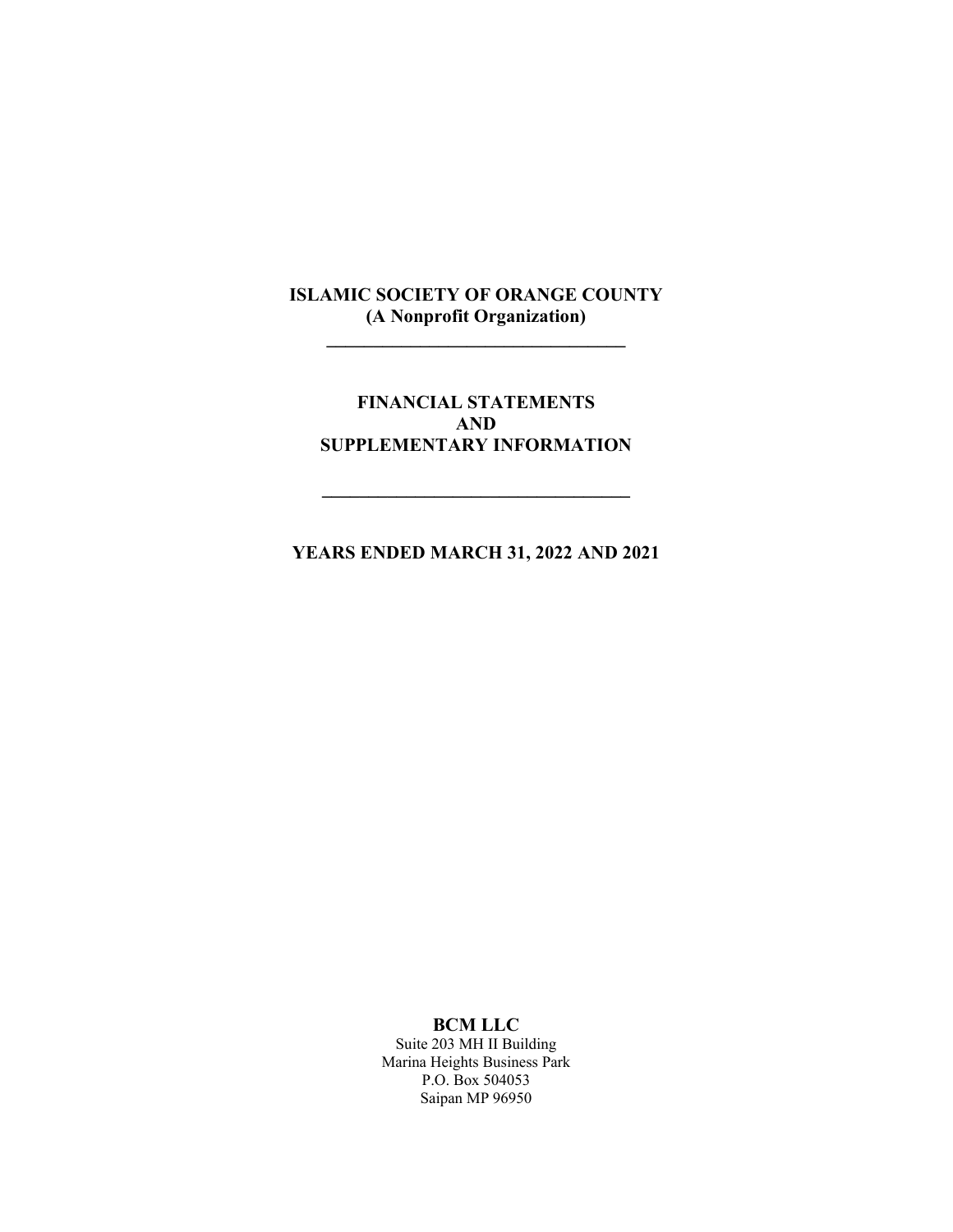Financial Statements

Years Ended March 31, 2022 and 2021

## **Contents**

# $Page(s)$

| <b>Financial Statements:</b> |  |
|------------------------------|--|
|                              |  |
|                              |  |
|                              |  |
|                              |  |
|                              |  |
| Supplementary Information:   |  |
|                              |  |
|                              |  |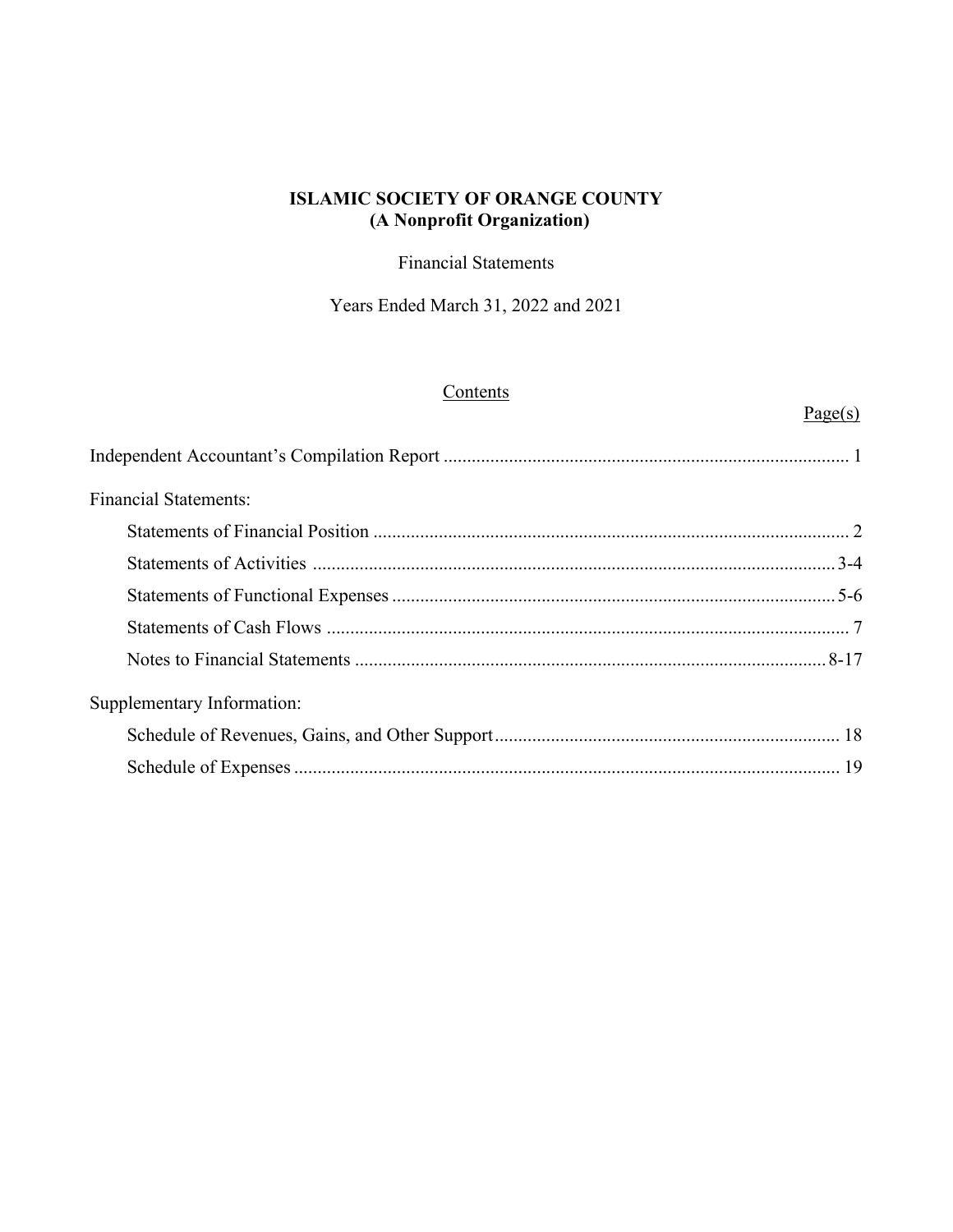# BCM **BURGER ∙ COMER ∙ MAGLIARI**  CERTIFIED PUBLIC ACCOUNTANTS

## **INDEPENDENT ACCOUNTANT'S COMPILATION REPORT**

To the Board of Directors Islamic Society of Orange County

Management is responsible for the accompanying financial statements of Islamic Society of Orange County (a nonprofit organization), which comprise the statements of financial position as of March 31, 2022 and 2021, and the related statements of activities, functional expenses, and cash flows for the years then ended, and the related notes to the financial statements in accordance with accounting principles generally accepted in the United States of America. We have performed a compilation engagement in accordance with Statements on Standards for Accounting and Review Services promulgated by the Accounting and Review Services Committee of the AICPA. We did not audit or review the financial statements nor were we required to perform any procedures to verify the accuracy or completeness of the information provided by management. We do not express an opinion, a conclusion, nor provide any assurance on these financial statements.

#### **Supplementary Information**

The supplementary information contained in pages 18 and 19 is presented for purposes of additional analysis and is not a required part of the basic financial statements. Such information is the responsibility of management. The supplementary information was subject to our compilation engagement. We have not audited or reviewed the supplementary information and do not express an opinion, a conclusion, nor provide any form of assurance on such information.

Burg Come Maglia

Saipan, MP June 1, 2022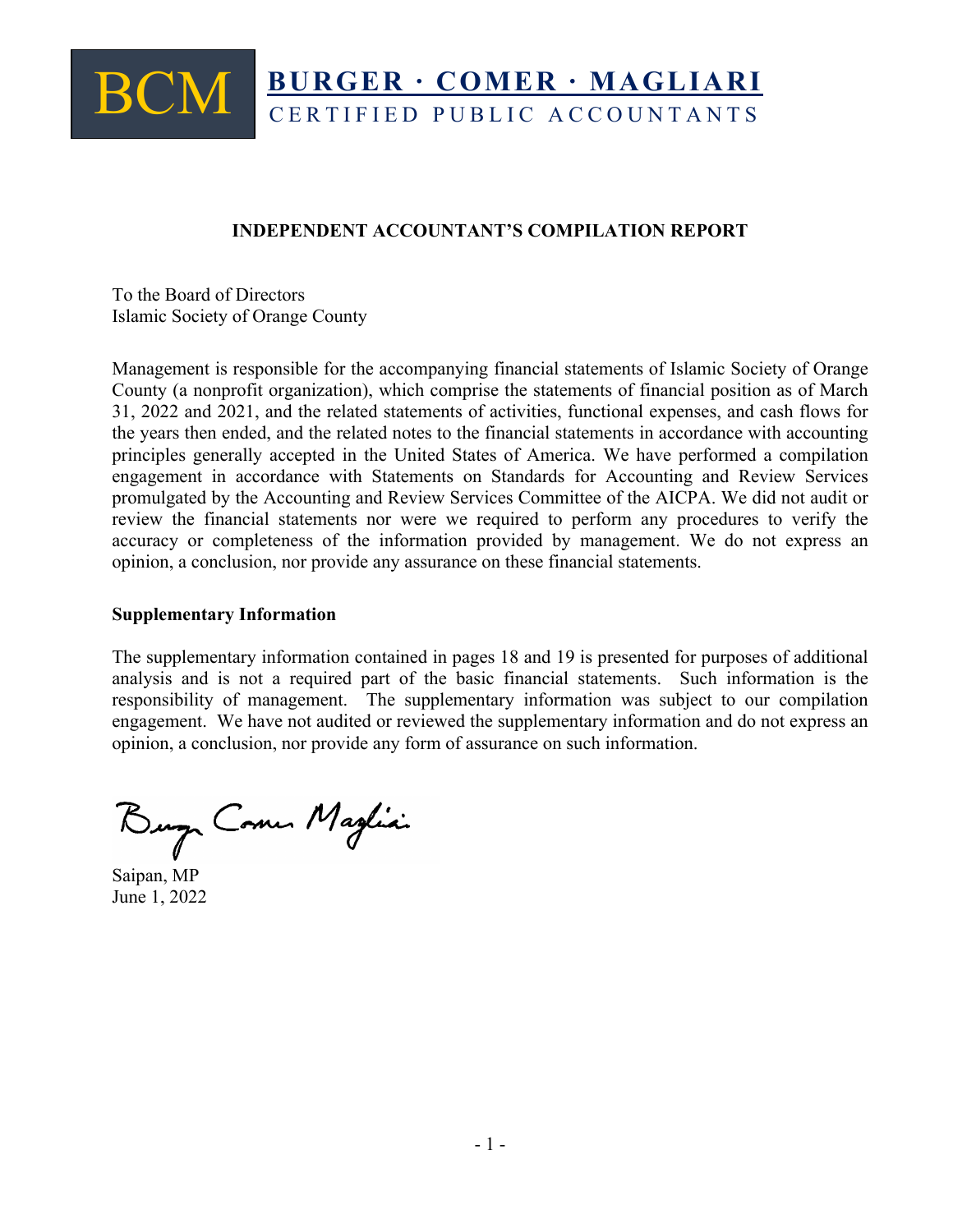## Statements of Financial Position March 31, 2022 and 2021

| <b>Assets</b>                                  |              | 2022      | 2021      |
|------------------------------------------------|--------------|-----------|-----------|
| Current assets:                                |              |           |           |
| Cash and cash equivalents                      | $\mathbb{S}$ | 1,118,538 | 1,539,079 |
| Tuition receivable                             |              | 29,746    | 79,995    |
| Prepaid expenses and other current assets      |              | 36,780    | 34,657    |
| Total current assets                           |              | 1,185,064 | 1,653,731 |
| Noncurrent assets:                             |              |           |           |
| Restricted cash                                |              | 389,177   | 233,647   |
| Capital assets, net of accumulated             |              |           |           |
| depreciation                                   |              | 663,247   | 702,864   |
| Deposit                                        |              | 300       | 300       |
| <b>Burial</b> plots                            |              | 605,699   | 104,600   |
| Total noncurrent assets                        |              | 1,658,423 | 1,041,411 |
| <b>Total Assets</b>                            | \$           | 2,843,487 | 2,695,142 |
| <b>Liabilities and Net Assets</b>              |              |           |           |
| Liabilities:                                   |              |           |           |
| <b>Current liabilities:</b>                    |              |           |           |
| Accounts payable                               |              | 168       | 299       |
| Accrued expenses and other current liabilities |              | 12,367    | 894,074   |
| Unearned tuition                               |              | 213,326   | 119,328   |
| <b>Total liabilities</b>                       |              | 225,861   | 1,013,701 |
| Net assets:                                    |              |           |           |
| Net assets without donor restriction           |              | 2,291,054 | 1,448,185 |
| Net assets with donor restriction              |              | 326,572   | 233,256   |
| Total net assets                               |              | 2,617,626 | 1,681,441 |
| <b>Total Liabilities and Net Assets</b>        | \$           | 2,843,487 | 2,695,142 |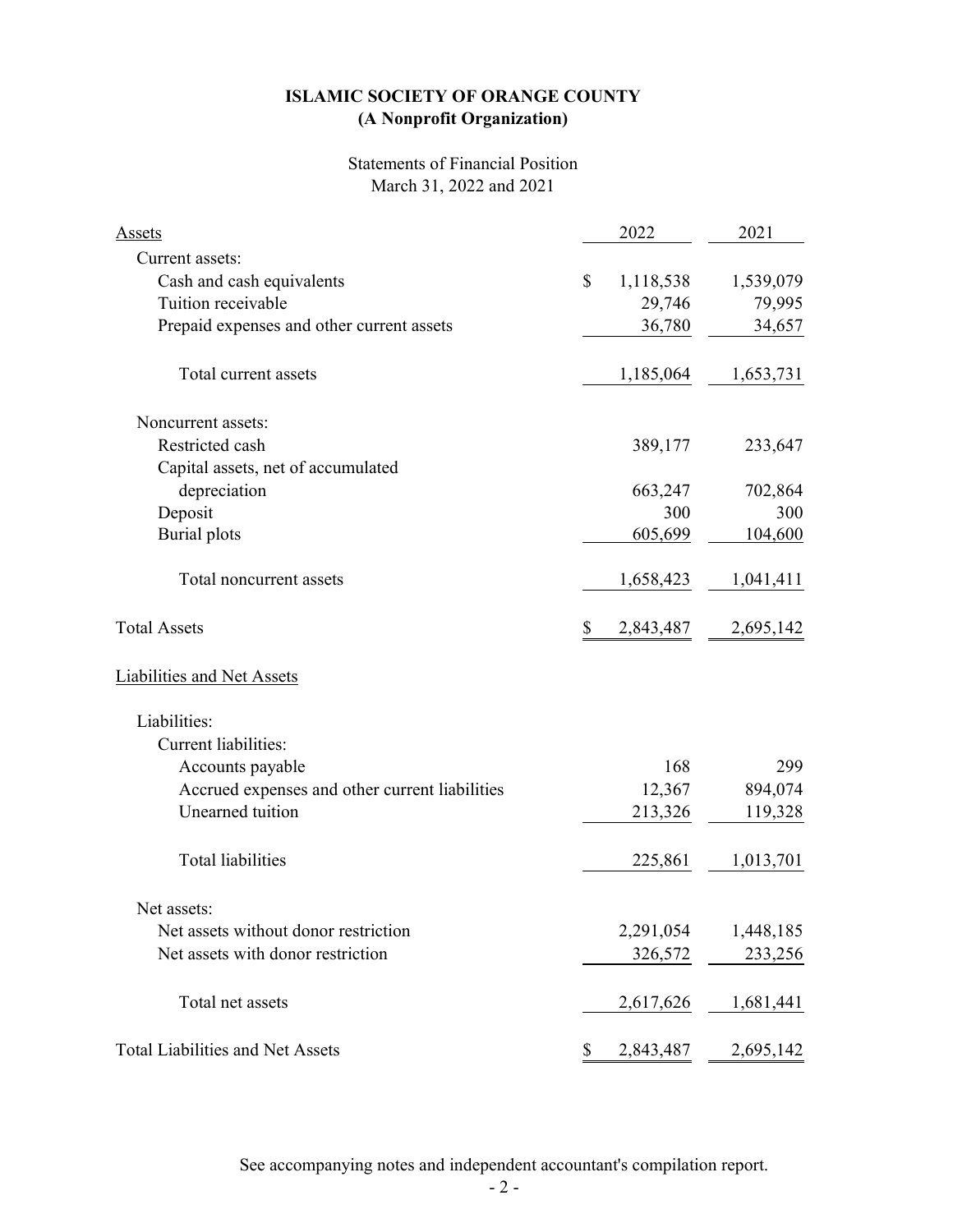## For the Years Ended March 31, 2022 and 2021 Statements of Activities

|                                           | 2022                                    |             |               |  |  |
|-------------------------------------------|-----------------------------------------|-------------|---------------|--|--|
|                                           | Net Assets                              |             |               |  |  |
|                                           | Without Donor With Donor<br>Restriction | Restriction | Total         |  |  |
|                                           |                                         |             |               |  |  |
| Revenues, gains and other support:        |                                         |             |               |  |  |
| Tuition and fees                          | $\mathbb{S}$<br>1,930,668               |             | 1,930,668     |  |  |
| General donations                         | 1,656,928                               |             | 1,656,928     |  |  |
| Zakat and sadaqa                          |                                         | 349,001     | 349,001       |  |  |
| Lunch, afterschool program and fieldtrips | 161,508                                 |             | 161,508       |  |  |
| Mortuary services                         | 440,752                                 |             | 440,752       |  |  |
| Membership dues                           | 16,966                                  |             | 16,966        |  |  |
| Sales and rentals                         | 157,135                                 |             | 157,135       |  |  |
| Fundraising                               | 226,674                                 |             | 226,674       |  |  |
| Other                                     | 56,575                                  |             | 56,575        |  |  |
| Net assets released from restrictions:    |                                         |             |               |  |  |
| Satisfaction of program restrictions      | 255,685                                 | (255, 685)  |               |  |  |
| Total revenues, gains and other support   | 4,902,891                               | 93,316      | 4,996,207     |  |  |
| Expenses:                                 |                                         |             |               |  |  |
| Program services:                         |                                         |             |               |  |  |
| Education                                 | 2,326,759                               |             | 2,326,759     |  |  |
| Mosque                                    | 488,363                                 |             | 488,363       |  |  |
| Total program services                    | 2,815,122                               |             | 2,815,122     |  |  |
| Supporting services:                      |                                         |             |               |  |  |
| General and administrative                | 1,077,523                               |             | 1,077,523     |  |  |
| Fundraising                               | 37,137                                  |             | <u>37,137</u> |  |  |
| Total supporting services                 | 1,114,660                               |             | 1,114,660     |  |  |
| Depreciation                              | 130,240                                 |             | 130,240       |  |  |
| Total expenses                            | 4,060,022                               |             | 4,060,022     |  |  |
| Change in net assets                      | 842,869                                 | 93,316      | 936,185       |  |  |
| Net assets at beginning of the year       | 1,448,185                               | 233,256     | 1,681,441     |  |  |
| Net assets at end of the year             | 2,291,054<br>\$                         | 326,572     | 2,617,626     |  |  |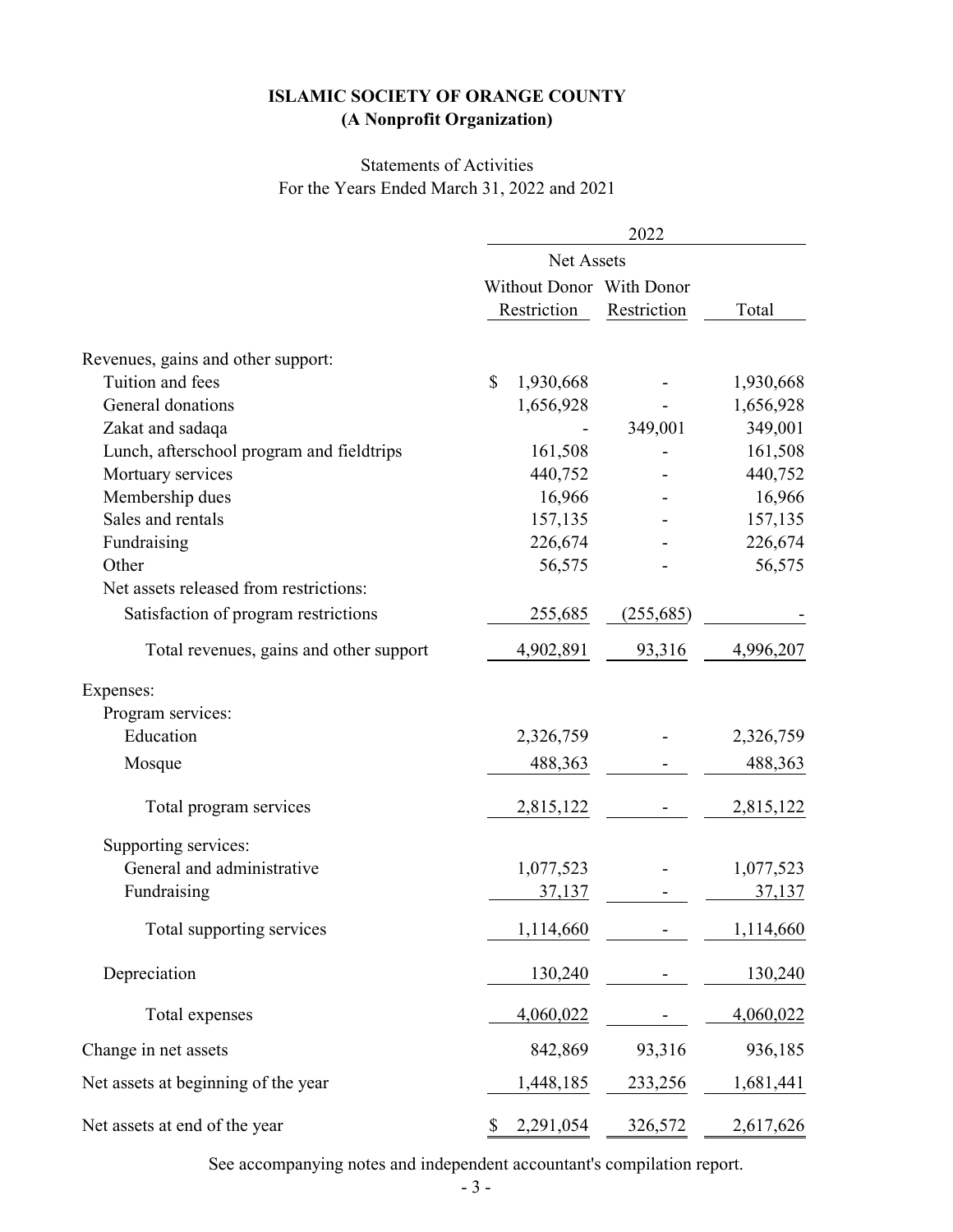# For the Years Ended March 31, 2022 and 2021 Statements of Activities

|                                           | 2021                      |             |            |  |  |
|-------------------------------------------|---------------------------|-------------|------------|--|--|
|                                           | Net Assets                |             |            |  |  |
|                                           | Without Donor With Donor  |             |            |  |  |
|                                           | Restriction               | Restriction | Total      |  |  |
| Revenues, gains and other support:        |                           |             |            |  |  |
| Tuition and fees                          | $\mathbb{S}$<br>1,748,676 |             | 1,748,676  |  |  |
| General donations                         | 428,082                   |             | 428,082    |  |  |
| Zakat and sadaqa                          |                           | 282,992     | 282,992    |  |  |
| Lunch, afterschool program and fieldtrips | 23,598                    |             | 23,598     |  |  |
| Mortuary services                         |                           |             |            |  |  |
| Membership dues                           | 18,330                    |             | 18,330     |  |  |
| Sales and rentals                         | 155,432                   |             | 155,432    |  |  |
| Fundraising                               | 299,012                   |             | 299,012    |  |  |
| Other                                     | 6,410                     |             | 6,410      |  |  |
| Net assets released from restrictions:    |                           |             |            |  |  |
| Satisfaction of program restrictions      | 220,302                   | (220, 302)  |            |  |  |
| Total revenues, gains and other support   | 2,899,842                 | 62,690      | 2,962,532  |  |  |
| Expenses:                                 |                           |             |            |  |  |
| Program services:                         |                           |             |            |  |  |
| Education                                 | 2,009,258                 |             | 2,009,258  |  |  |
| Mosque                                    | 430,520                   |             | 430,520    |  |  |
| Total program services                    | 2,439,778                 |             | 2,439,778  |  |  |
| Supporting services:                      |                           |             |            |  |  |
| General and administrative                | 679,790                   |             | 679,790    |  |  |
| Fundraising                               | 14,605                    |             | 14,605     |  |  |
| Total supporting services                 | 694,395                   |             | 694,395    |  |  |
| Depreciation                              | 116,506                   |             | 116,506    |  |  |
| Total expenses                            | 3,250,679                 |             | 3,250,679  |  |  |
| Change in net assets                      | (350, 837)                | 62,690      | (288, 147) |  |  |
| Net assets at beginning of the year       | 1,799,022                 | 170,566     | 1,969,588  |  |  |
| Net assets at end of the year             | \$<br>1,448,185           | 233,256     | 1,681,441  |  |  |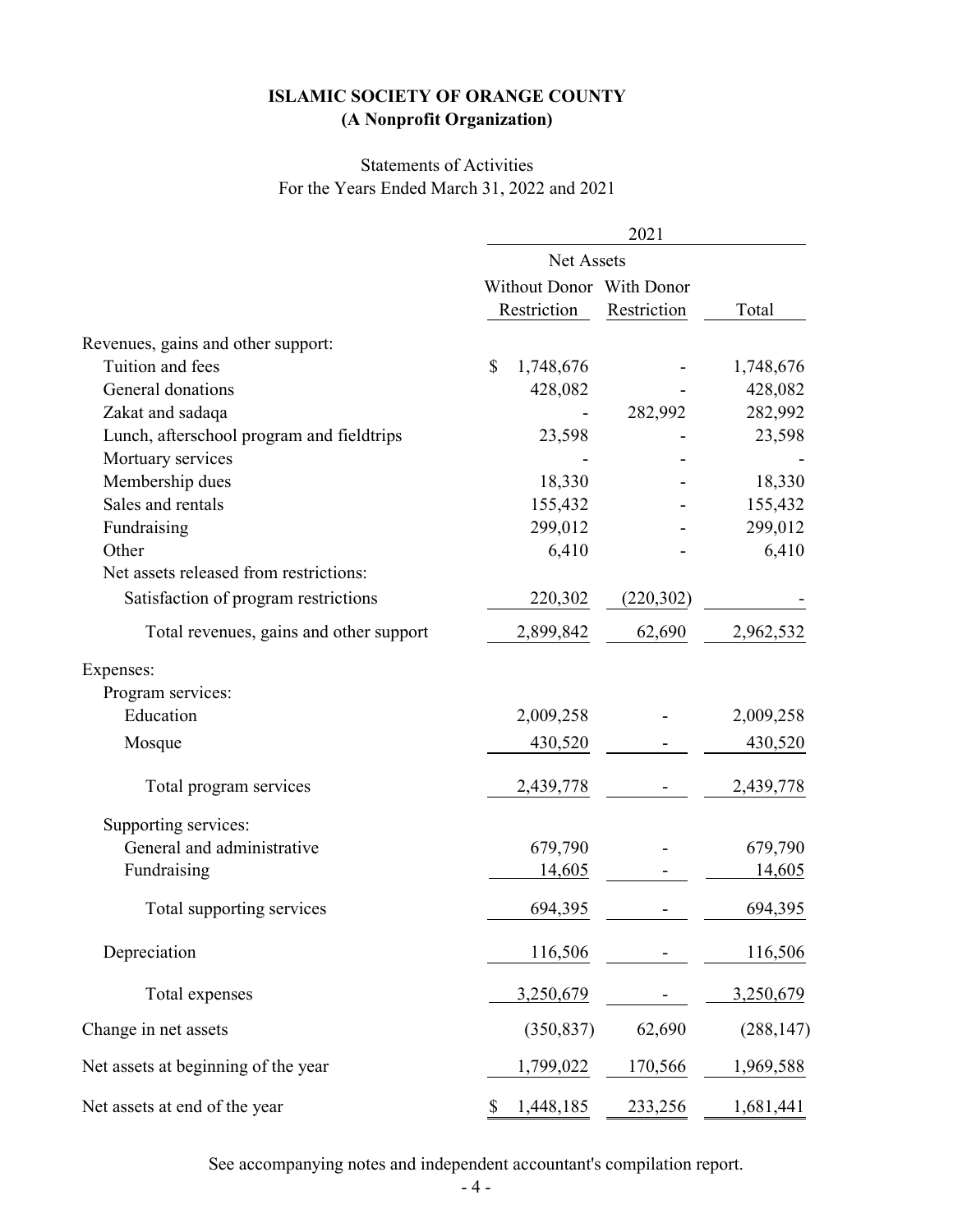# **Year ended March 31, 2022**

|                                       | Program Services |         |           | <b>Supporting Services</b> |                |            |              |           |
|---------------------------------------|------------------|---------|-----------|----------------------------|----------------|------------|--------------|-----------|
|                                       |                  |         | Total     |                            | General        | Total      |              |           |
|                                       |                  |         | Program   | Fundraising                | and            | Supporting |              | 2022      |
|                                       | Education        | Mosque  | Services  | Expenses                   | Administrative | Services   | Depreciation | Total     |
| Salaries and wages                    | 1,397,046        | 80,229  | 1,477,275 |                            | 552,892        | 552,892    |              | 2,030,167 |
| Zakat, Sadaqa and Fitra               | 112,628          | 131,708 | 244,336   |                            |                |            |              | 244,336   |
| Payroll taxes                         | 138,927          | 7,083   | 146,010   |                            | 49,756         | 49,756     |              | 195,766   |
| Employee benefits                     | 118,836          | 1,634   | 120,470   |                            | 51,131         | 51,131     |              | 171,601   |
| Outside services                      | 74,404           | 38,833  | 113,237   |                            | 252,829        | 252,829    |              | 366,066   |
| Utilities and telephone               | 68,652           | 31,305  | 99,957    |                            | 14,750         | 14,750     |              | 114,707   |
| Security                              | 52,198           |         | 52,198    |                            | 53,906         | 53,906     |              | 106,104   |
| Supplies                              | 68,219           | 30,685  | 98,904    |                            | 12,279         | 12,279     |              | 111,183   |
| Fieldtrips and school events          | 77,828           |         | 77,828    |                            |                |            |              | 77,828    |
| Fundraising                           |                  | 35,357  | 35,357    | 37,137                     |                | 37,137     |              | 72,494    |
| Insurance                             | 41,851           | 15,312  | 57,163    |                            | 11,008         | 11,008     |              | 68,171    |
| Books and materials                   | 66,879           |         | 66,879    |                            |                |            |              | 66,879    |
| Program expense                       | 32,798           | 61,447  | 94,245    |                            | 6,036          | 6,036      |              | 100,281   |
| Repairs and maintenance               | 14,134           | 18,952  | 33,086    |                            | 25,043         | 25,043     |              | 58,129    |
| Bank and credit card charges          | 5,165            | 20,073  | 25,238    |                            | 8,249          | 8,249      |              | 33,487    |
| Rent                                  | 3,148            | 872     | 4,020     |                            | 25,596         | 25,596     |              | 29,616    |
| Taxes and licenses                    | 47,655           | 3,458   | 51,113    |                            | 6,585          | 6,585      |              | 57,698    |
| Legal and professional                |                  | 8,000   | 8,000     |                            | 7,320          | 7,320      |              | 15,320    |
| Professional and after school program | 4,368            |         | 4,368     |                            |                |            |              | 4,368     |
| Advertising                           | 1,122            | 2,130   | 3,252     |                            | 30             | 30         |              | 3,282     |
| Printing and postage                  | 901              | 1,285   | 2,186     |                            | 113            | 113        |              | 2,299     |
| Depreciation                          |                  |         |           |                            |                |            | 130,240      | 130,240   |
| Total functional expenditures         | \$2,326,759      | 488,363 | 2,815,122 | 37,137                     | 1,077,523      | 1,114,660  | 130,240      | 4,060,022 |

# **ISLAMIC SOCIETY OF ORANGE COUNTY (A Nonprofit Organization)**

Statements of Functional Expenses For the Years Ended March 31, 2022 and 2021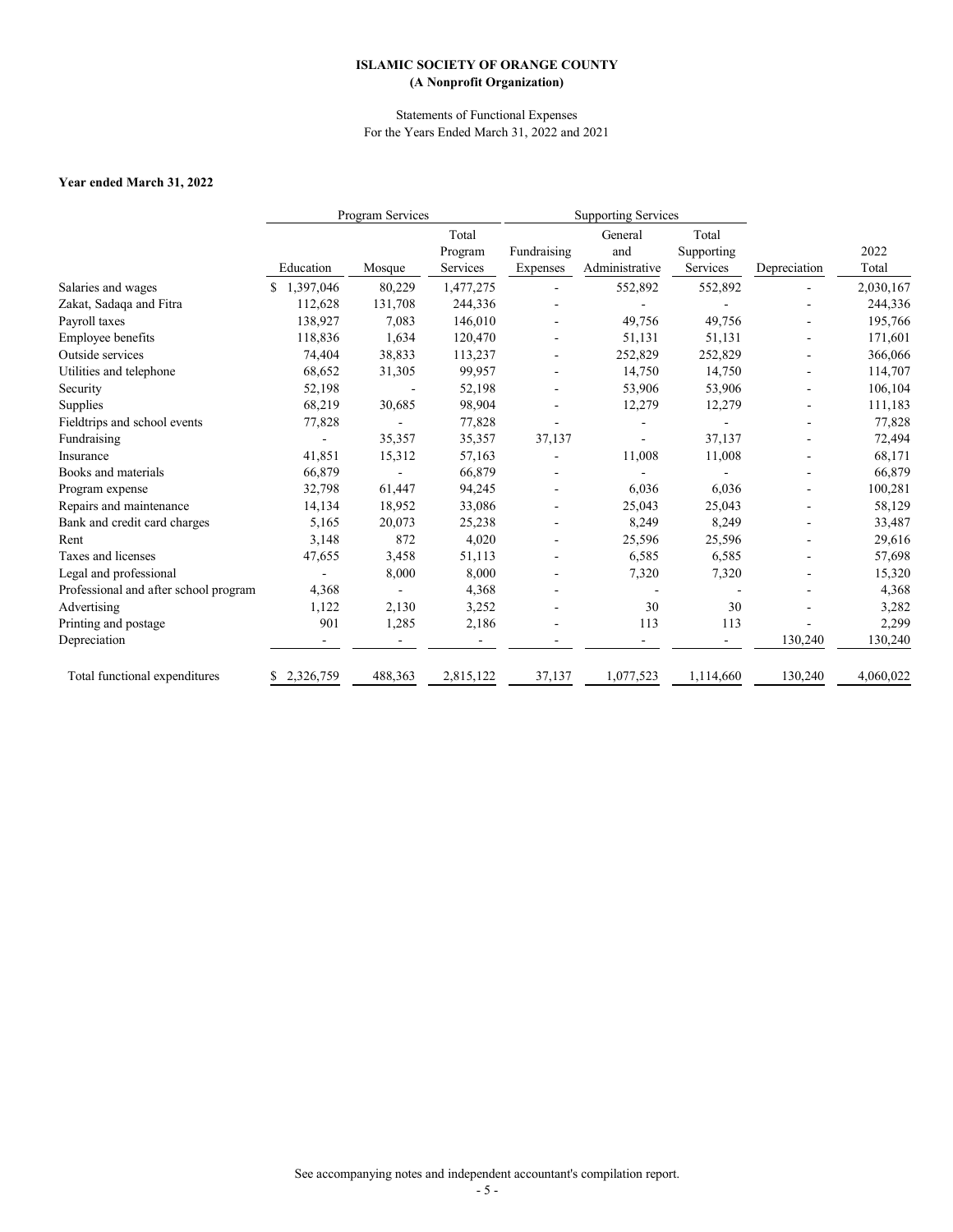# **Year ended March 31, 2021**

|                                     |                 | Program Services |           | <b>Supporting Services</b> |                |            |              |           |
|-------------------------------------|-----------------|------------------|-----------|----------------------------|----------------|------------|--------------|-----------|
|                                     |                 |                  | Total     |                            | General        | Total      |              |           |
|                                     |                 |                  | Program   | Fundraising                | and            | Supporting |              | 2021      |
|                                     | Education       | Mosque           | Services  | Expenses                   | Administrative | Services   | Depreciation | Total     |
| Salaries and wages                  | 1,382,126       | 101,677          | 1,483,803 |                            | 459,113        | 459,113    |              | 1,942,916 |
| Zakat, Sadaqa and Fitra             | 116,293         | 58,328           | 174,621   |                            |                |            |              | 174,621   |
| Employee benefits                   | 116,700         | 22,608           | 139,308   |                            | 49,176         | 49,176     |              | 188,484   |
| Payroll taxes                       | 122,042         | 8,906            | 130,948   |                            | 40,365         | 40,365     |              | 171,313   |
| Utilities and telephone             | 50,899          | 39,860           | 90,759    |                            | 5,137          | 5,137      |              | 95,896    |
| Security                            | 20,942          | 65,660           | 86,602    |                            | 73,044         | 73,044     |              | 159,646   |
| Outside services                    | 55,734          | 28,002           | 83,736    |                            | 10,715         | 10,715     |              | 94,451    |
| Supplies                            | 29,510          | 20,405           | 49,915    |                            | 978            | 978        |              | 50,893    |
| Program expense                     | 7,770           | 30,025           | 37,795    |                            |                |            |              | 37,795    |
| Fieldtrips and school events        | 24,290          |                  | 24,290    |                            |                |            |              | 24,290    |
| Books and materials                 | 32,731          |                  | 32,731    |                            |                |            |              | 32,731    |
| Repairs and maintenance             | 10,729          | 14,331           | 25,060    |                            | 6,544          | 6,544      |              | 31,604    |
| Insurance                           | 12,070          | 12,070           | 24,140    |                            | 3,309          | 3,309      |              | 27,449    |
| Bank & credit card charges          | 4,333           | 17,872           | 22,205    |                            | 106            | 106        |              | 22,311    |
| Taxes and licenses                  | 13,769          | 3,610            | 17,379    |                            | 5,406          | 5,406      |              | 22,785    |
| Professional & After School Program | 5,542           |                  | 5,542     |                            |                |            |              | 5,542     |
| Legal and professional              |                 | 5,000            | 5,000     |                            | 3,150          | 3,150      |              | 8,150     |
| Rent                                | 3,263           | 1,136            | 4,399     |                            | 22,747         | 22,747     |              | 27,146    |
| Printing and postage                | 96              | 1,021            | 1,117     |                            |                |            |              | 1,117     |
| Advertising                         | 419             | 9                | 428       |                            |                |            |              | 428       |
| Fundraising                         |                 |                  |           | 14,605                     |                | 14,605     |              | 14,605    |
| Depreciation                        |                 |                  |           |                            |                |            | 116,506      | 116,506   |
| Total functional expenditures       | 2,009,258<br>\$ | 430,520          | 2,439,778 | 14,605                     | 679,790        | 694,395    | 116,506      | 3,250,679 |

# **ISLAMIC SOCIETY OF ORANGE COUNTY (A Nonprofit Organization)**

Statements of Functional Expenses For the Years Ended March 31, 2022 and 2021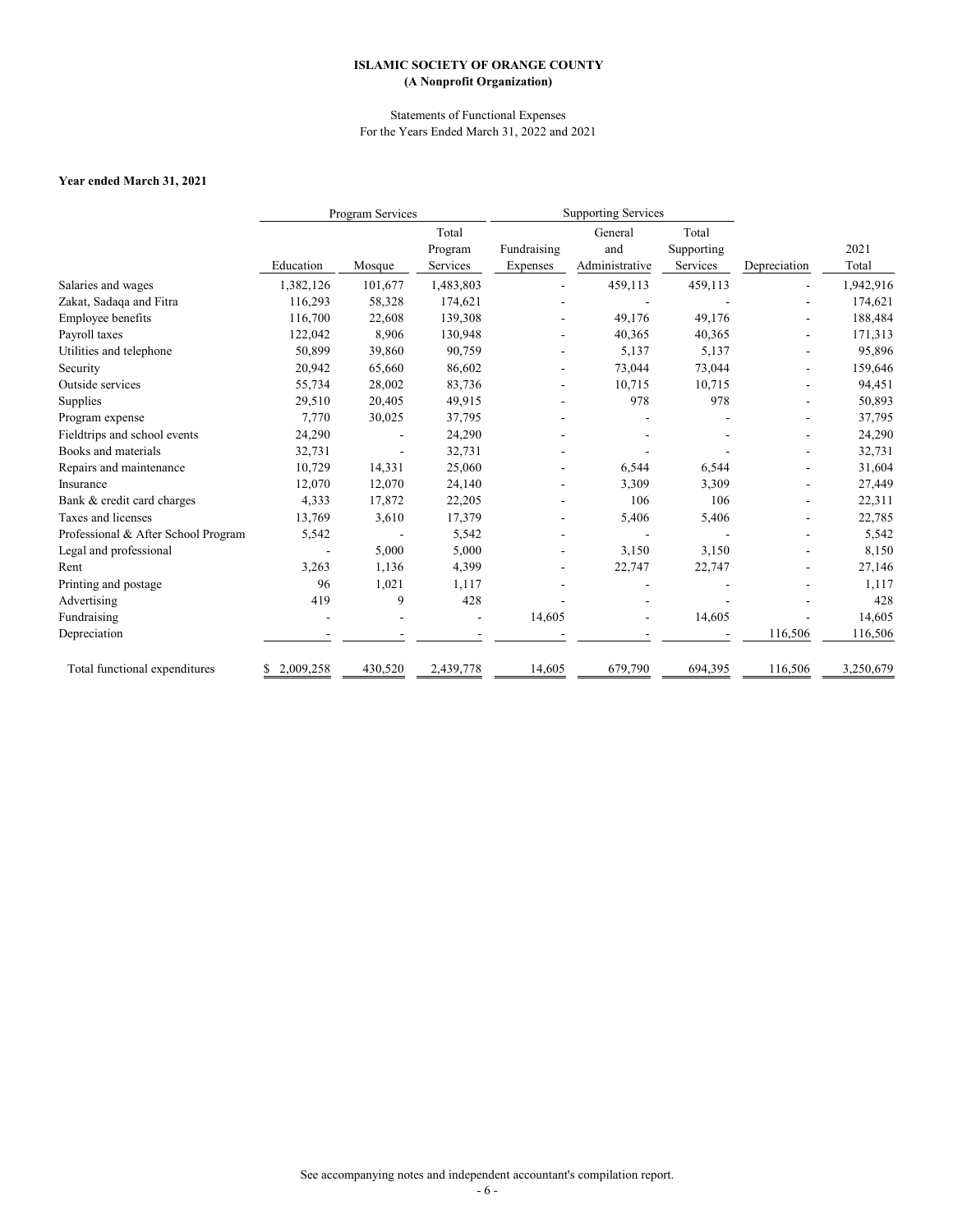# Statements of Cash Flows For the Years Ended March 31, 2022 and 2021

|                                                      | 2022            | 2021       |
|------------------------------------------------------|-----------------|------------|
| Cash flows from operating activities:                |                 |            |
| Changes in net assets                                | \$<br>936,185   | (288, 147) |
| Adjustments to reconcile changes in net assets       |                 |            |
| to net cash provided by operating activites:         |                 |            |
| Depreciation                                         | 130,240         | 116,506    |
| (Increase) decrease in assets:                       |                 |            |
| Tuition receivable                                   | 50,249          | 66,106     |
| Prepaid expenses and other current assets            | (2,123)         | (22,365)   |
| Increase (decrease) in liabilities:                  |                 |            |
| Accounts payable                                     | (131)           | (647)      |
| Accrued expenses and other current liabilities       | (881,707)       | 863,619    |
| Unearned tuition                                     | 93,998          | (97, 103)  |
|                                                      |                 |            |
| Net cash provided by operating activities            | 326,711         | 637,969    |
| Cash flows from investing activities:                |                 |            |
| Purchases of burial plots                            | (501,099)       | (80,969)   |
| Acquisition of capital assets                        | (90, 623)       | (42, 154)  |
| Net cash used in investing activities                | (591, 722)      | (123, 123) |
| Net increase (decrease) in cash and cash equivalents | (265, 011)      | 514,846    |
| Balances at beginning of year:                       |                 |            |
| Cash                                                 | 1,539,079       | 1,110,945  |
| Restricted cash                                      | 233,647         | 146,935    |
|                                                      | \$<br>1,772,726 | 1,257,880  |
| Balances at end of year:                             |                 |            |
| Cash                                                 | 1,118,538       | 1,539,079  |
| Restricted cash                                      | 389,177         | 233,647    |
|                                                      | \$<br>1,507,715 | 1,772,726  |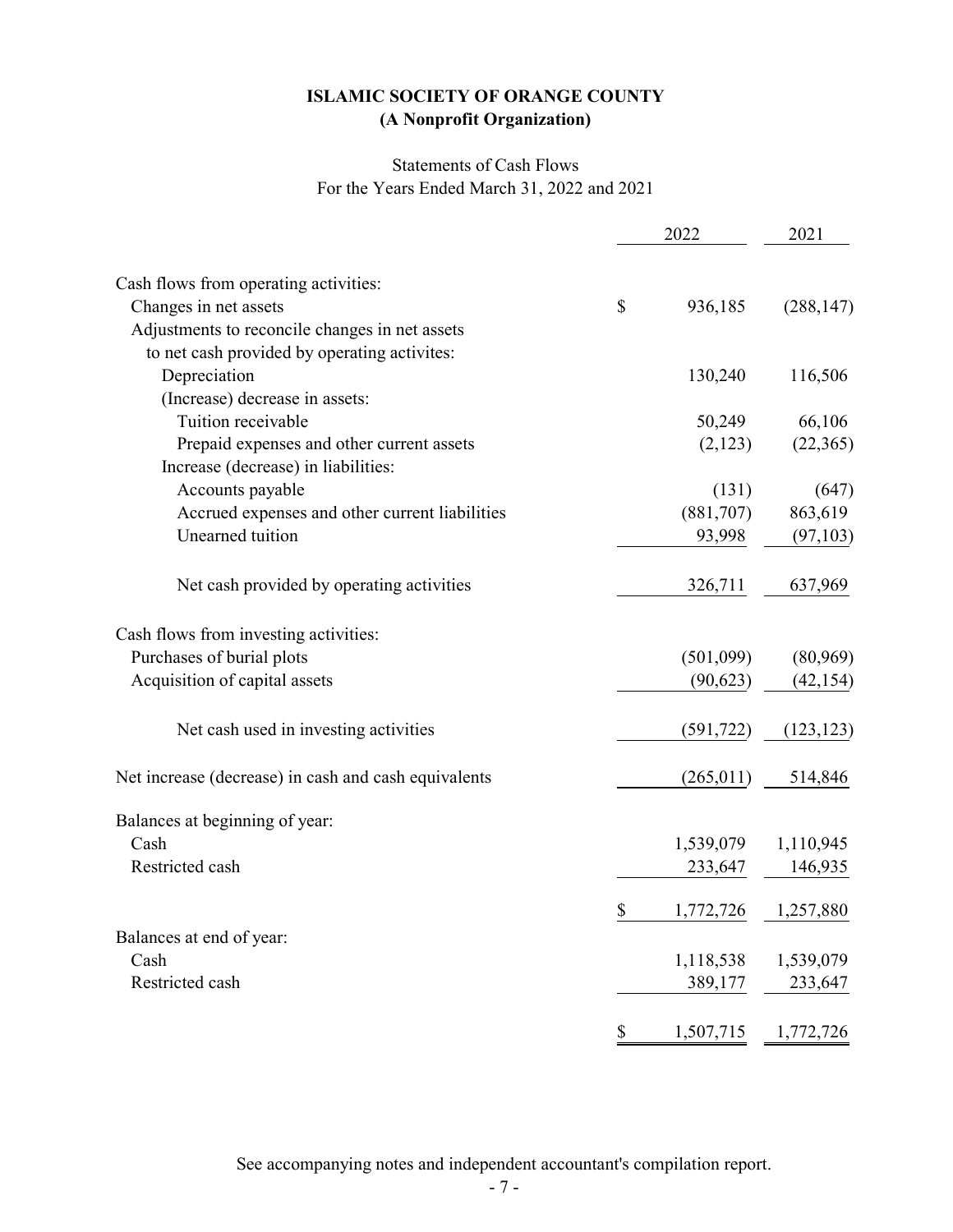Notes to Financial Statements March 31, 2022 and 2021

#### (1) Organization

The Islamic Society of Orange County (the Society) was established in 1976 as a nonprofit, nonpolitical corporation which caters to the needs of the Muslim community by operating a religious organization according to the principles of the Islamic Faith. It provides educational seminars, religious services, and a full-time accredited Preschool to Eighth Grade Orange Crescent School (OCS). The Society's facilities can also be used for community gatherings, social occasions and mortuary services.

The Society's financial support is based primarily upon school fees, voluntary contributions and membership dues.

#### (2) Summary of Significant Accounting Policies

This summary of significant accounting policies of the Islamic Society of Orange County is presented to assist in understanding the Society's financial statements. The financial statements and notes are representations of the Society's management, who are responsible for the integrity and objectivity of the financial statements. These accounting policies conform to accounting principles generally accepted in the United States of America and have been consistently applied in the preparation of the financial statements.

#### *Financial Statement Presentation*

The financial statements of the Society are prepared using the accrual basis of accounting in conformity with accounting principles generally accepted in the United States of America (U.S. GAAP) and in accordance with the Financial Accounting Standards Board Accounting Standards Codification (FASB ASC) Section 958-205, *Presentation of Financial Statements of Not-for-Profit Organizations*. Under FASB ASC 958-205, the Society is required to report information regarding its financial position and activities according to two classes of net assets: restricted and unrestricted.

These financial statements must classify an organization's assets, liabilities, revenues, expenses, gains and losses based on the existence or absence of donor-imposed restrictions. The two classes of net assets are now classified as one of the following types:

• Net Assets with donor restriction are those assets which are subject to donor-imposed stipulations that may or will be met, either by actions of the Society and/or the passage of time. When a donor restriction expires or is satisfied, restricted net assets are reclassified to unrestricted net assets and reported in the statement of activities as assets released from restrictions.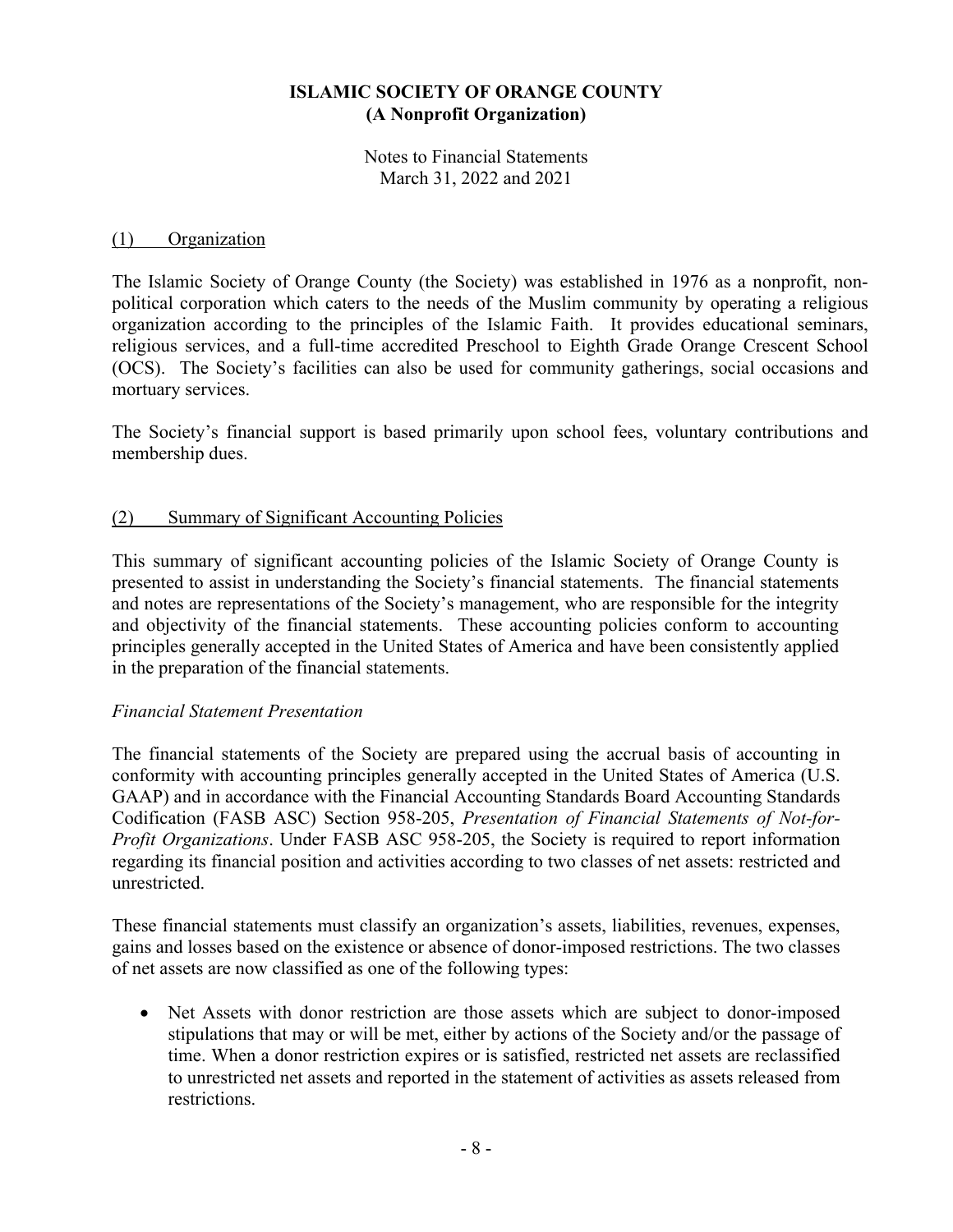Notes to Financial Statements March 31, 2022 and 2021

## (2) Summary of Significant Accounting Policies, Continued

#### *Financial Statement Presentation, Continued*

• Net Assets without donor restriction are those assets that are not subject to donor-imposed stipulations or whose restrictions are met in the year received.

Revenues are reported as increases in net assets without donor restriction unless their use is limited by donor-imposed restrictions. Expenses are recorded as decreases in net assets without donor restriction. Gains and losses on assets and liabilities are reported as increases or decreases in net assets without donor restriction unless their use is restricted by explicit donor stipulation or by law. Expirations of temporary restrictions on net assets (i.e., the donor stipulated purpose has been fulfilled and/or the stipulated time period has elapsed) are reported as net assets released from restrictions.

## *Financial Reporting Framework*

The financial statements have been prepared using the accrual basis of accounting in conformity with accounting principles generally accepted in the United States of America (GAAP). Under the accrual basis of accounting, revenues are recorded as earned and expenses are recorded at the time liabilities are incurred.

#### *Cash and Cash Equivalents*

For purposes of the statements of financial position and cash flows, cash is defined as cash on hand, cash in savings and in checking accounts, and investments with an initial or remaining maturity of three months or less. The Society does not have any short-term investments that may be recognized as cash equivalents.

At March 31, 2022, the carrying amount of the Society's cash was \$1,507,715 and the corresponding bank balance was \$1,591,260. The Society maintains cash balances in a financial institution in southern California. Accounts at the financial institution are insured by the Federal Deposit Insurance Corporation (FDIC insured) up to \$250,000 per depositor. At times, the balances are more than the federally insured limits. At March 31, 2022 and 2021, the uninsured bank balance was \$1,341,260 and \$1,586,293, respectively.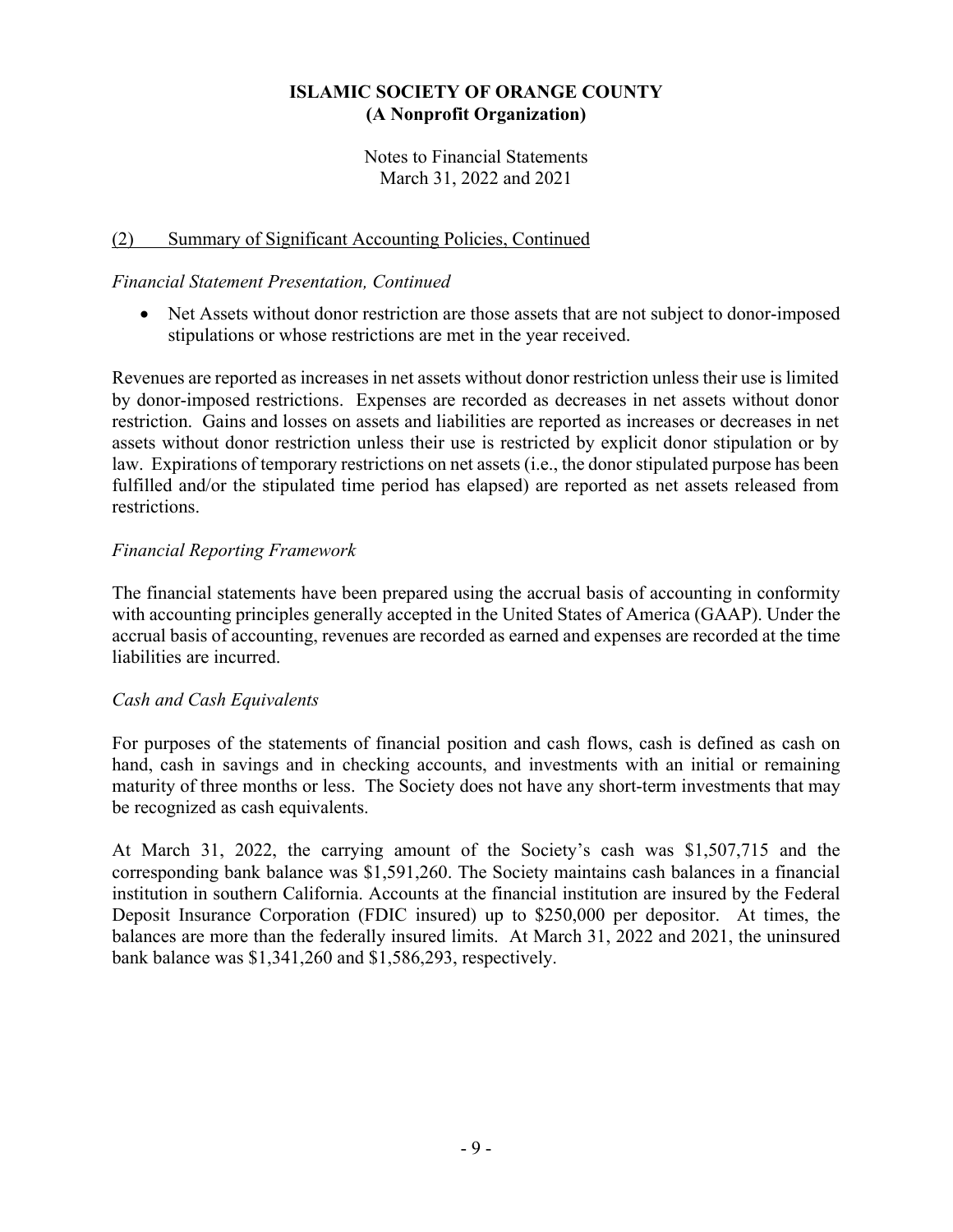Notes to Financial Statements March 31, 2022 and 2021

#### (2) Summary of Significant Accounting Policies, Continued

#### *Restricted Cash*

Restricted cash represents donor restricted cash accounts for specific purposes.

#### *Tuition Receivable and Allowance for Doubtful Accounts*

Tuition receivable at March 31, 2022 and 2021 primarily represents monies owed for school tuition for the year then ended. Receivables are reviewed regularly by management and are recorded when management believes there is a high probability of collection. As substantially all amounts in tuition receivable at March 31, 2022 and 2021 were collected subsequent to year end, there is no allowance for doubtful accounts. The Society does not charge interest on overdue receivables, which are those that remain unpaid more than thirty days after the invoice date.

#### *Capital Assets and Depreciation*

Capital assets are stated at cost. The Society capitalizes all expenditures in excess of \$1,000 for property and equipment. Expenditures for major additions and improvements are capitalized. Minor replacements, maintenance and repairs are charged to expense as incurred. Depreciation of capital assets is provided over the estimated useful lives of the respective assets on the straightline basis as follows:

| Buildings and improvements | $10-20$ years |
|----------------------------|---------------|
| Furniture and fixtures     | 15 years      |
| Office equipment           | 5 years       |
| Vehicles                   | 5 years       |

#### *Impairment of Long-lived Assets*

The Society reviews the carrying value of property and equipment for impairment whenever events and circumstances indicate that the carrying value of an asset may not be recoverable from the estimated future cash flows expected to result from its use and eventual disposition. In cases where undiscounted expected future cash flows are less than the carrying value, an impairment loss is recognized equal to an amount by which the carrying value exceeds the fair value of assets. The factors considered by management in performing this assessment include current operating results, trends, and prospects, as well as the effects of obsolescence, demand, competition, and other economic factors. There were no such events as of March 31, 2022 and 2021 and the Society did not recognize any impairment loss on property and equipment for the years then ended.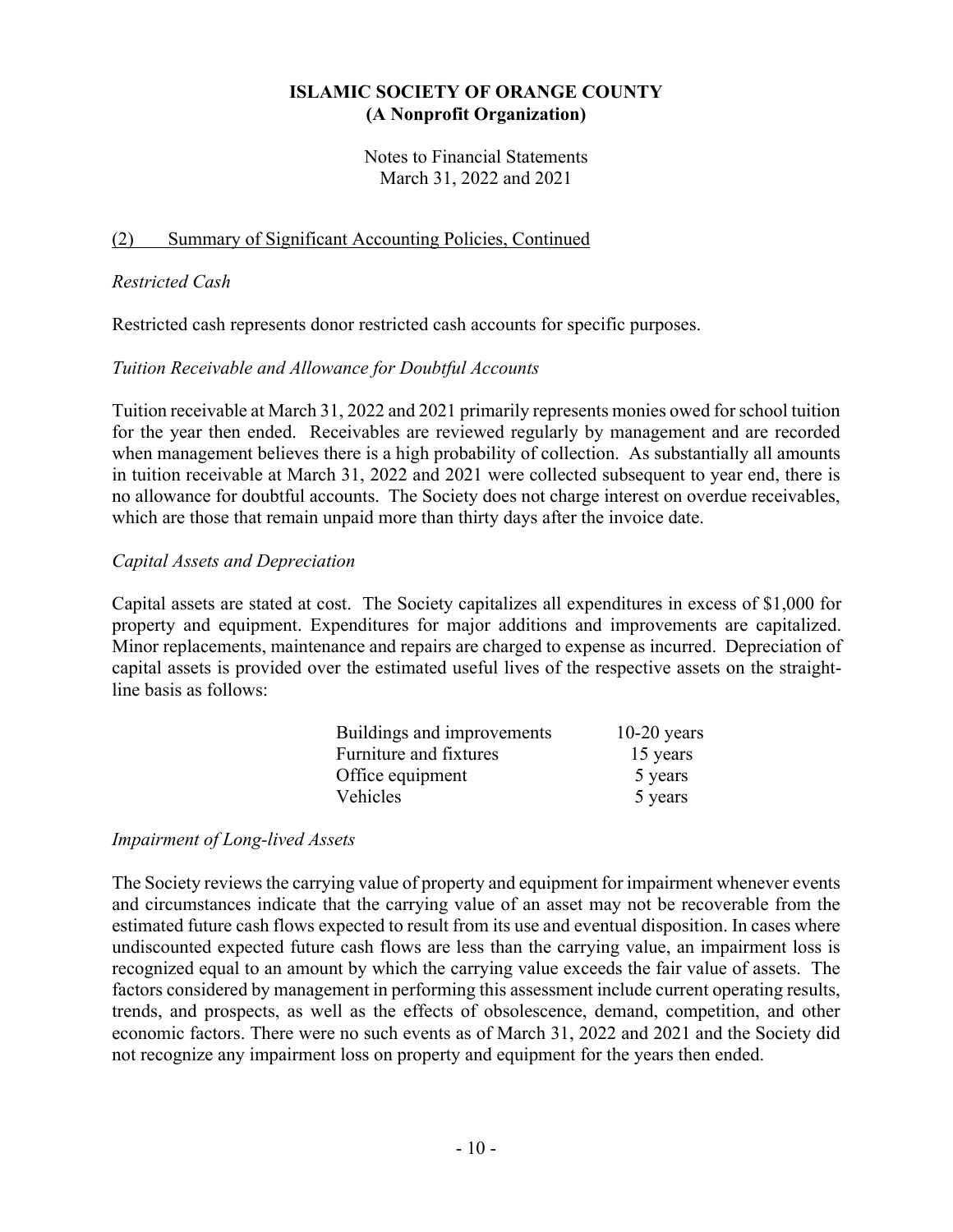Notes to Financial Statements March 31, 2022 and 2021

## (2) Summary of Significant Accounting Policies, Continued

#### *Burial Plots*

The Society provides Muslim burial services through a mortuary facility located on its premises. The Society also maintains a burial plot inventory regularly. Such burial plots are stated at cost.

## *Unearned Tuition*

Unearned tuition reflects the amounts that have been billed for tuition relating to future periods.

#### *Income Taxes*

The Society is a nonprofit organization exempt from federal and state income taxes under Section  $501(c)(3)$  of the Internal Revenue Code. The Society could be subject to taxes on net income derived from unrelated business activities. The Society does not believe it has unrelated business activities and as such, does not have any uncertain tax positions.

The Society adopted Financial Accounting Standards Board (FASB) ASC Topic 740, *Income taxes*, on April 1, 2019, and analyzed whether any particular item of income would meet the definition of an uncertain tax position as defined. The Society has determined that adoption of ASC Topic 740 did not materially impact its financial statements.

The Society is no longer subject to tax examinations by tax authorities for years before 2018. The Society shall record as current year expense any interest that may be assessed on prior year taxes. In the event that penalties and interest are assessed, such expenses are recorded separately from any income tax expense.

## *Contributions, Pledges, Membership Dues and Revenue Recognition*

Contributions and pledges received are recorded as net assets without restriction and net assets with restriction depending on the existence and/or nature of any donor restrictions in the period received. Conditional contributions are recorded as support in the period the condition is met. Restricted contributions, if any, are reported as net assets with donor restriction and are then reclassified to net assets without donor restriction upon expiration of the restriction, usually when the funds are spent. Unconditional pledges are recorded as receivables in the year they are made, less a suitable allowance for uncollectible pledges as estimated by management.

Membership dues are recognized on all members in the membership year which runs from April 1 to March 31. Tuition fees for services income is recognized when the services are performed. Tuition fees received for future periods are accounted for as unearned tuition. Other income is recorded when received.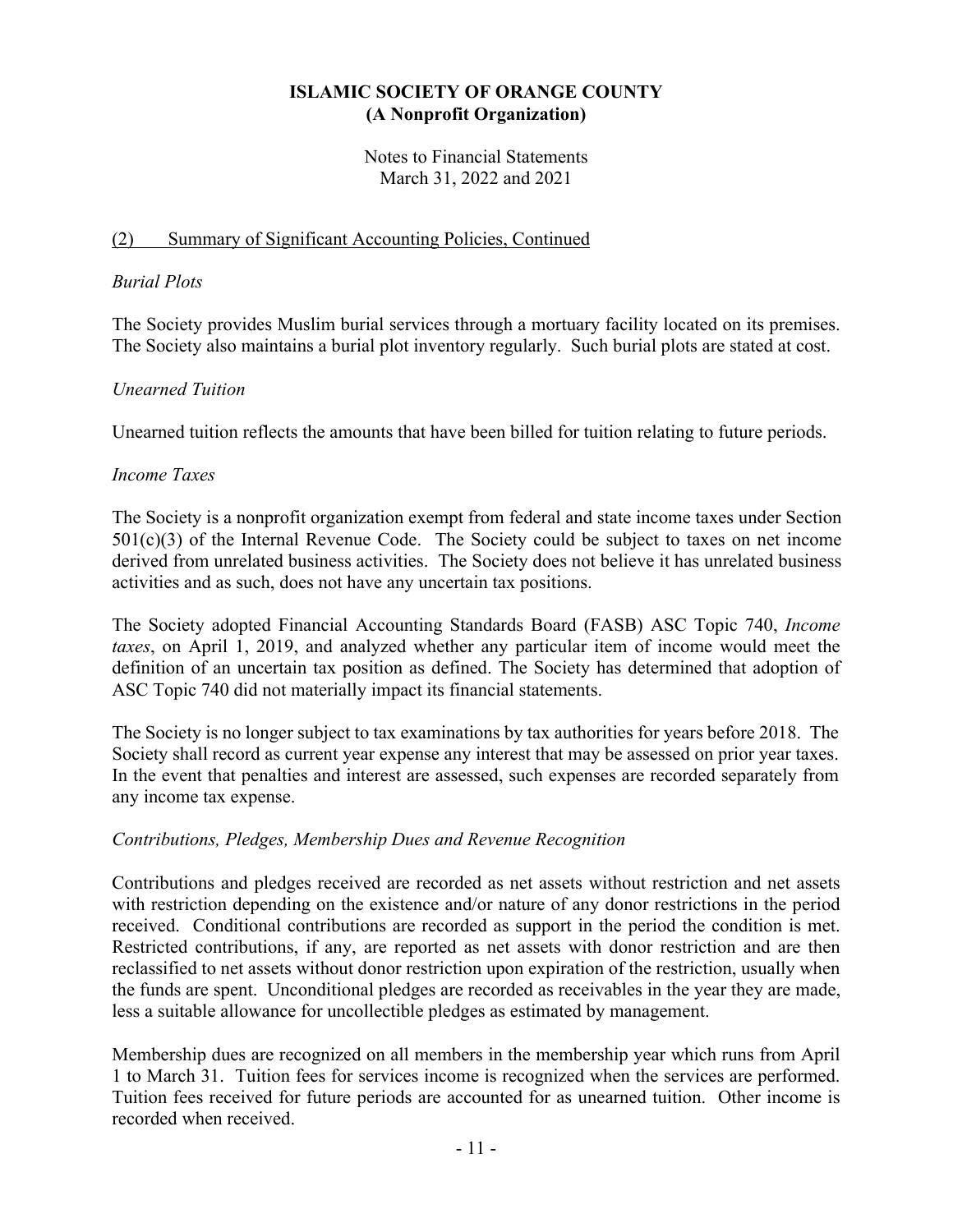Notes to Financial Statements March 31, 2022 and 2021

## (2) Summary of Significant Accounting Policies, Continued

#### *Fundraising*

Fundraising activities provide the structure necessary to encourage and secure private financial support from individuals, foundations, and corporations. For the years ended March 31, 2022 and 2021, the Society's fundraising activities raised a total of \$226,674 and \$299,012, respectively, and incurred expenses of \$37,137 and \$14,605, respectively.

## *Donated Services*

A number of the Society's members have donated significant amounts of time to help further the Society's programs. No amounts have been reflected in the financial statements for donated member services to the Society, as no objective basis is available to measure the value of such services.

## *Functional Allocation of Expenses*

The costs of providing the various programs and other activities have been summarized on a functional basis in the statement of activities. Accordingly, certain costs have been allocated among the programs and supporting services benefited.

#### *Advertising Costs*

Advertising costs are expensed as incurred. The total advertising expense for the years ended March 31, 2022 and 2021 was \$3,282 and \$428, respectively.

#### *Estimates*

The preparation of financial statements in conformity with accounting principles generally accepted in the United States of America requires management to make estimates and assumptions that affect the reported amount of assets and liabilities and disclosures of contingent assets and liabilities at the date of the financial statements, and the reported amounts of revenues and expenses during the reporting period. Actual results could differ from those estimates.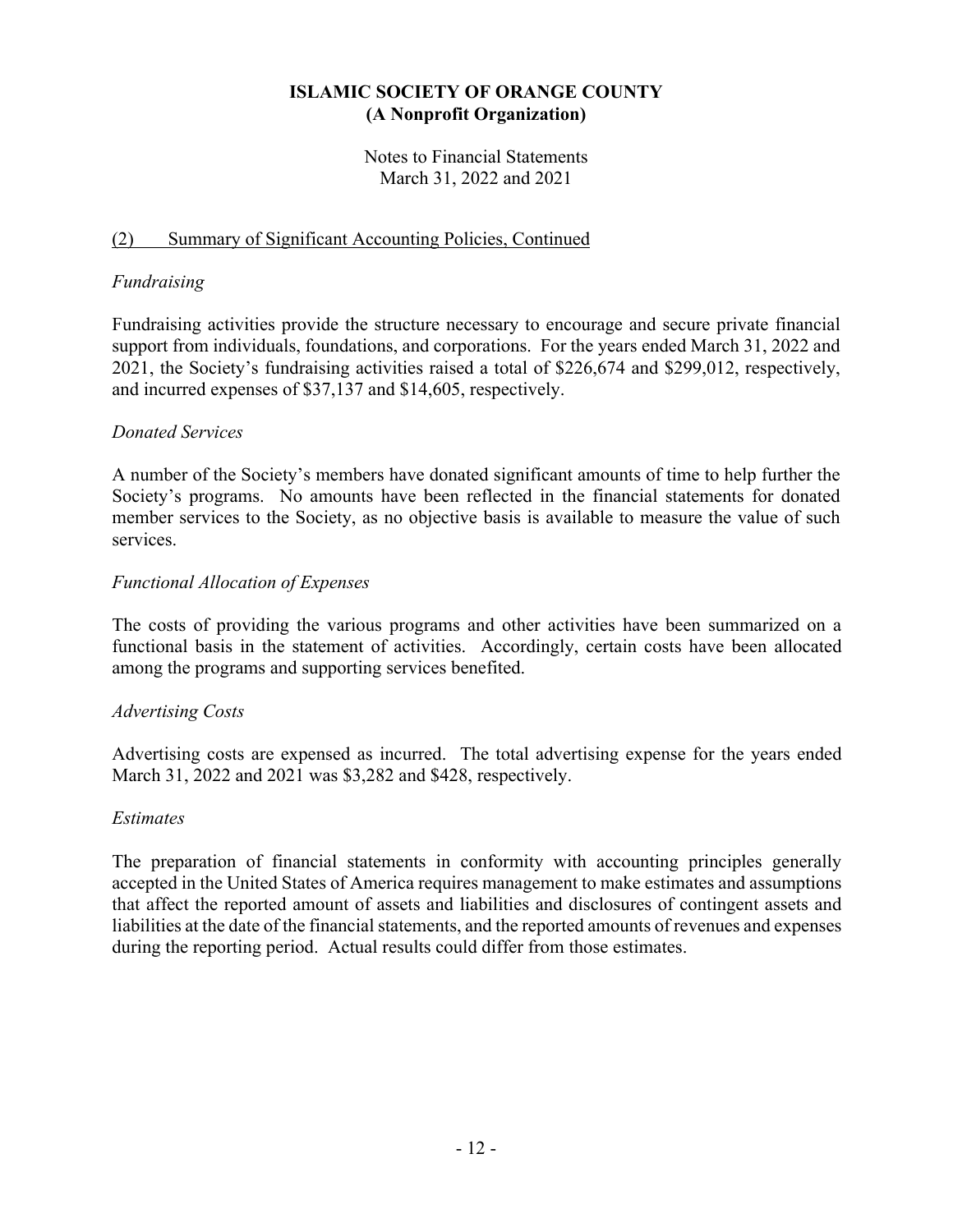Notes to Financial Statements March 31, 2022 and 2021

#### (2) Summary of Significant Accounting Policies, Continued

#### Accounting Standards Adopted in 2021

In May 2014, the FASB issued ASU 2014-09*, Revenue from Contracts with Customers*, to replace a wide range of industry-specific rules with a broad, principles-based framework for recognizing and measuring revenue from contracts with customers. The guidance is codified at FASB ASC 606. The core principle of the new guidance is that an entity should recognize revenue to reflect the transfer of goods and services to customers in an amount equal to the consideration the entity receives or expects to receive. The Society's revenue is composed of tuition and fees, donations, fundraising and other noninterest income. The scope of the guidance explicitly excludes net interest income as well as many other revenues for financial assets and liabilities including loans, leases, securities, and derivatives. Accordingly, the majority of the Society's revenues were not affected. Adoption of ASU 2014-09, which was effective for the Society on April 1, 2019, did not have a material impact on the Society's financial statements.

The Society also adopted ASU 2016-14 in 2021 (see note 9).

#### *Performance Obligations*

The Society records tuition and fees as deferred revenue as of the applicable enrollment date and are then recognized as revenue as it satisfies its obligation by providing education over the applicable school term. Students have the option to pay in full before the start of the school year or to pay in equal installments over a period of ten or twelve months.

#### (3) Restricted Cash

Restricted cash consists of the following at March 31, 2022 and 2021.

|                               | 2022              | 2021              |
|-------------------------------|-------------------|-------------------|
| Capital improvements<br>Zakat | 62,605<br>326,572 | 10,391<br>223,256 |
| Total                         | \$389,177         |                   |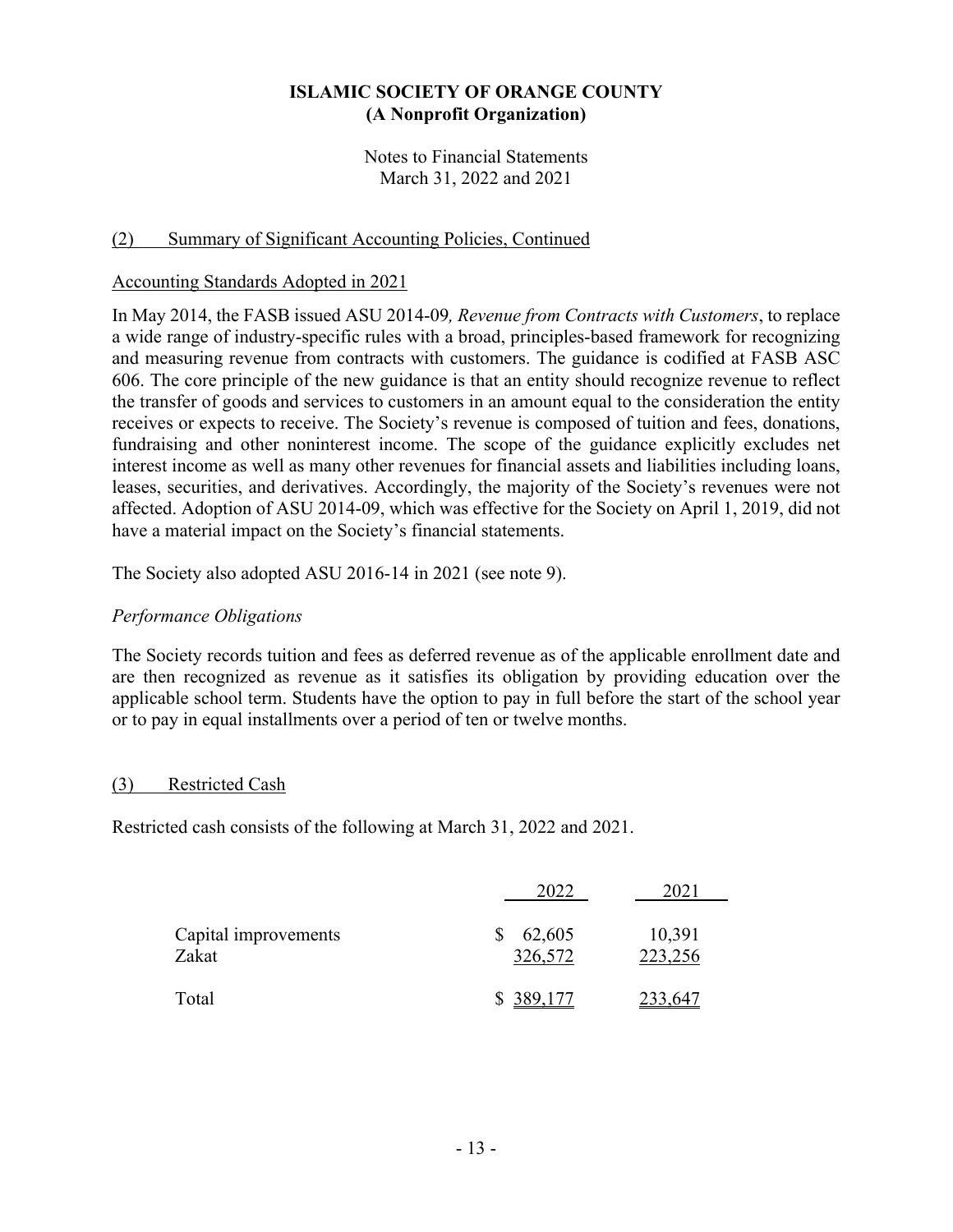Notes to Financial Statements March 31, 2022 and 2021

#### (4) Capital Assets

A summary of capital assets at March 31, 2022 and 2021 is as follows:

|                            | Estimated<br><b>Useful Lives</b> |               |             |
|----------------------------|----------------------------------|---------------|-------------|
|                            |                                  | 2022          | 2021        |
| Buildings and improvements | $10-20$ years                    | 847,773<br>\$ | 814,050     |
| Office equipment           | 15 years                         | 252,232       | 252,232     |
| Furniture and fixtures     | 5 years                          | 884,730       | 827,830     |
| Vehicles                   | 5 years                          | 3,000         | 3,000       |
| Total                      |                                  | 1,987,735     | 1,897,112   |
| Accumulated depreciation   |                                  | (1,324,488)   | (1,194,248) |
| Capital assets, net        |                                  | 663,247       | 702,684     |

Management believes that capital assets essentially served all functions and depreciation is therefore presented as unallocated in the Statement of Activities.

Depreciation expense for the years ended March 31, 2022 and 2021 was \$130,240 and \$116,506, respectively.

#### (5) Net Assets

Net assets with donor imposed restrictions at March 31, 2022 and 2021 include the unspent portion of the Zakat and Sadaqa funds (see note 6 below). The balance of these funds was \$326,572 and \$233,256 at March 31, 2022 and 2021, respectively.

#### (6) Zakat and Sadaqa

Zakat and Sadaqa represent granting of financial assistance to underprivileged community members. The community members make financial contributions to the Society to enable it to grant such assistance. For the years ended March 31, 2022 and 2021, the contributions received for this purpose were \$349,001 and \$282,992, respectively, and the assistance provided amounted to \$244,336 and \$174,621, respectively, which included tuition assistance to OCS students of \$112,628 and \$116,293, respectively. The assistance provided has been included in net assets released from restriction.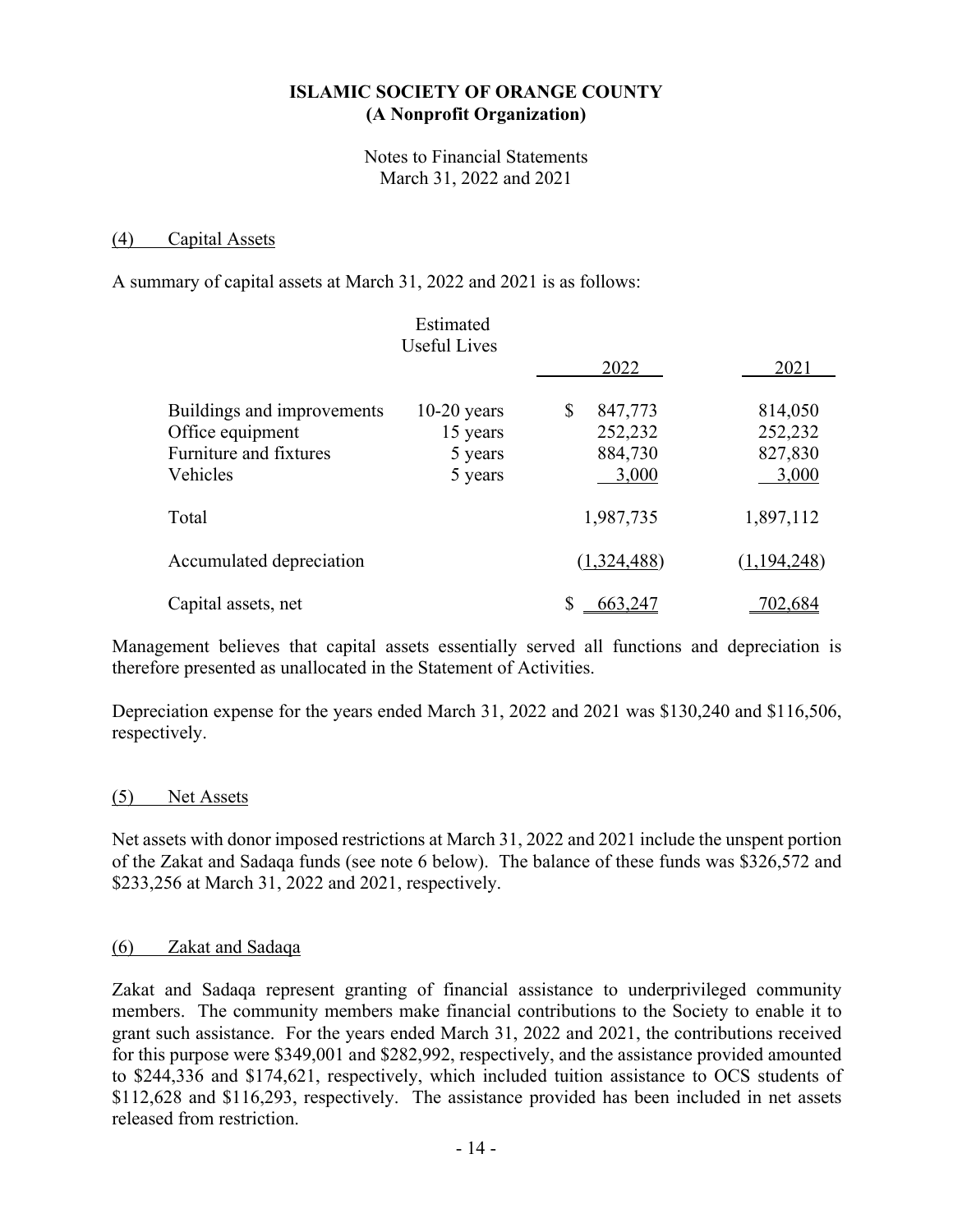Notes to Financial Statements March 31, 2022 and 2021

#### (7) Sales and Rentals

The Society rents its kitchen and meeting rooms to community members. The society also receives rental income from the lease of its bookstore. All such rental income is included as a component of sales and rental revenues in the accompanying statements of activities.

#### (8) Fair Value of Financial Instruments

Accounting Standards Codification (ASC) Topic 820, *Fair Value Measurements and Disclosures*, defines fair value, establishes a framework for measuring fair value and expands financial statement disclosure about fair value measurements. Under ASC 820, fair value is defined as the price that would be received to sell an asset or paid to transfer a liability in an orderly transaction between market participants at the measurement date. ASC 820 also establishes a fair value hierarchy, which prioritizes the inputs to valuation technique used to measure fair value into three broad levels:

- Level 1 Quoted prices (unadjusted) in active markets for identical assets or liabilities that the reporting entity has the ability to access at the measurement date.
- Level 2 Inputs other than quoted prices included within Level 1 that are observable for the asset or liability, either directly or indirectly.
- Level 3 Unobservable inputs for the asset or liability.

In some cases, the inputs used to measure fair value might fall in different levels of the fair value hierarchy. The level in the fair value hierarchy within which the fair value measurement in its entirety falls shall be determined based on the lowest level input that is significant to the fair value measurement in its entirety. Assessing the significance of a particular input to the fair value measurement in its entirety requires judgment, considering factors specific to the asset or liability.

#### *Fair Value Option for Financial Assets and Financial Liabilities*

ASC Topic 825, *Financial Instruments,* permits all entities to choose, at specified election dates, to measure eligible items as defined under the standard at fair value (the fair value option). A business entity shall report unrealized gains and losses on items for which the fair value option has been elected in earnings (or another performance indicator if the business entity does not report earnings) at each subsequent reporting date. Upfront costs and fees related to items for which the fair value option is elected shall be recognized in earnings as incurred and not deferred.

#### *Fair Value of Financial Instruments*

The carrying amounts reflected in the statement of financial position for cash and cash equivalents, tuition receivable, accounts payable and accrued liabilities approximate their respective fair values due to short maturities of those instruments.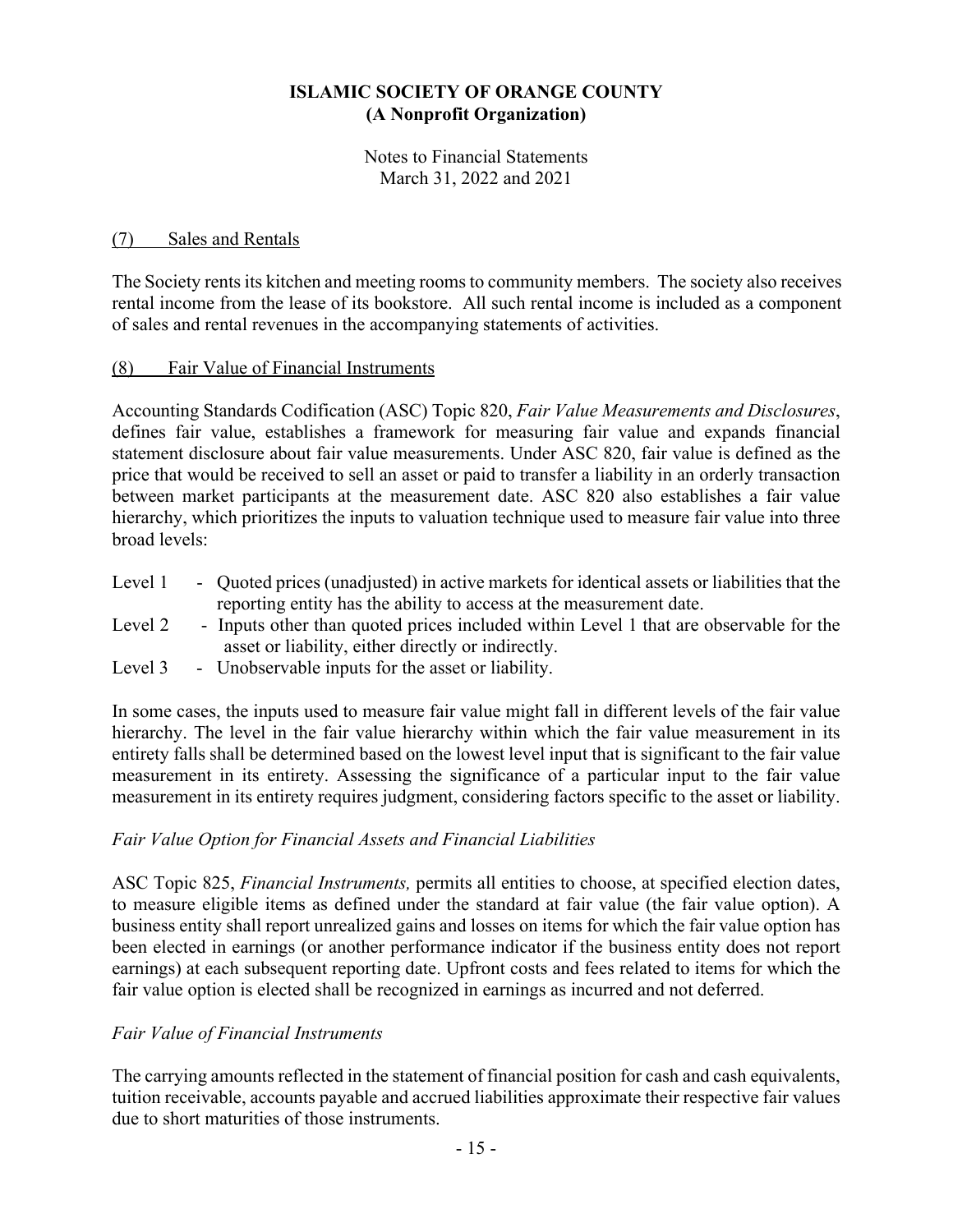Notes to Financial Statements March 31, 2022 and 2021

## (9) Liquidity and Availability of Financial Assets

Accounting Standards Update ASU 2016-14, *Presentation of Financial Statements of Not-for-Profit Entities (Topic 958)* was implemented during the year ended March 31, 2021 and was applied to the financial statements in accordance with the transition guidance prescribed in the ASU, with enhanced disclosures about:

- The amounts and purposes of governing board designations, appropriations, and similar actions that result in self-imposed limits on the use of resources without donor-imposed restrictions as of the end of the period.
- The composition of net assets with donor restrictions at the end of the period and how the restrictions affect the use of resources.
- The qualitative information that communicates how the Society manages its liquid resources available to meet cash needs for general expenditures within one year of the statement of financial position date.
- The quantitative information, either on the face of the statement of financial position or in the notes, and additional qualitative information in the notes as necessary, that communicates the availability of the Society's financial assets at the statement of financial position date to meet cash needs for general expenditures within one year of the statement of financial position date. Availability of a financial asset may be affected by (1) its nature, (2) external limits imposed by donors, grantors, laws, and contracts with others, and (3) internal limits imposed by governing board decisions.
- The amounts of expenses by both their natural classification and their functional classification. The analysis of expenses is provided in one location as a separate statement.
- The method(s) used to allocate costs among program and support functions.

The Society has \$1,148,285 of financial assets available within 1 year of the statement of financial position date to meet cash needs for general expenditures consisting of cash of \$1,118,538 and accounts receivable of \$29,746. None of the financial assets are subject to donor or other contractual restrictions that make them unavailable for general expenditure within one year of the statement of financial position date. The accounts receivable are subject to implied time restrictions but are expected to be collected within one year.

#### (10) Supplemental Cash Flow Information

The Society has adopted FASB ASU 2016-18, Restricted Cash, which requires that the statement of cash flows explain the change during the period in the total of cash, cash equivalents, and restricted cash or restricted cash equivalents. All cash and cash equivalents at March 31, 2022 and 2021 were detailed in the accompanying statements of cash flows.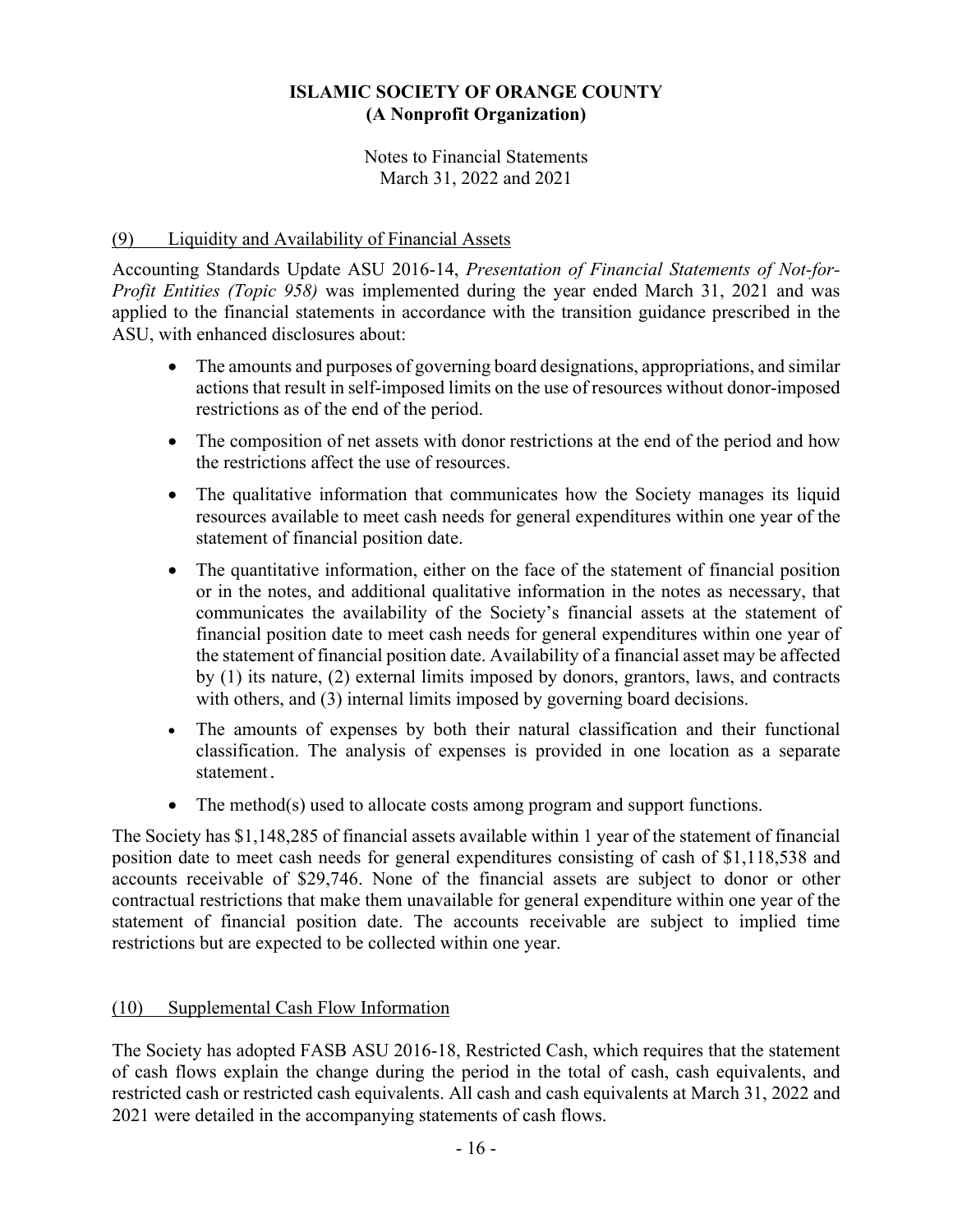Notes to Financial Statements March 31, 2022 and 2021

## (11) Concentration of Credit Risk

The Society maintains its cash and cash equivalents in bank accounts that, at times, may exceed federally insured limits. The Society has not experienced any losses in such accounts. Management believes that the Society is not exposed to any significant credit risk related to cash and cash equivalents.

The Society has a credit risk concentration with respect to receivables and a geographic concentration related to the fact that substantially all of their donors are located in Orange and Los Angeles counties.

#### (12) Compensated absences

The Society's employees are entitled to paid vacation, paid sick days, and personal days off, depending on job classification, length of service, and other factors. It is impracticable to estimate the amount of compensation for future absences, and accordingly, no liability has been recorded in the accompanying financial statements. The Society's policy is to recognize the costs of compensated absences when actually paid to employees.

#### (13) Profit Sharing Plan

The Society established a profit sharing plan (a "Section 401(k)" plan) on May 1, 2015. Employees are eligible to participate in the plan after they have worked for the Society for one year and have completed at least one thousand hours of service, regardless of age. Participants may elect to defer up to one hundred percent (100%) of their income under this plan, not to exceed IRC limits. The Society may make matching contributions at the owner's discretion. The Society contributed \$463 and \$-0- to the plan for the years ended March 31, 2022 and 2021, respectively.

#### (14) Subsequent Events

In preparing the accompanying financial statements and these footnotes, management has evaluated subsequent events through June 1, 2022, which is the date the financial statements were available to be issued.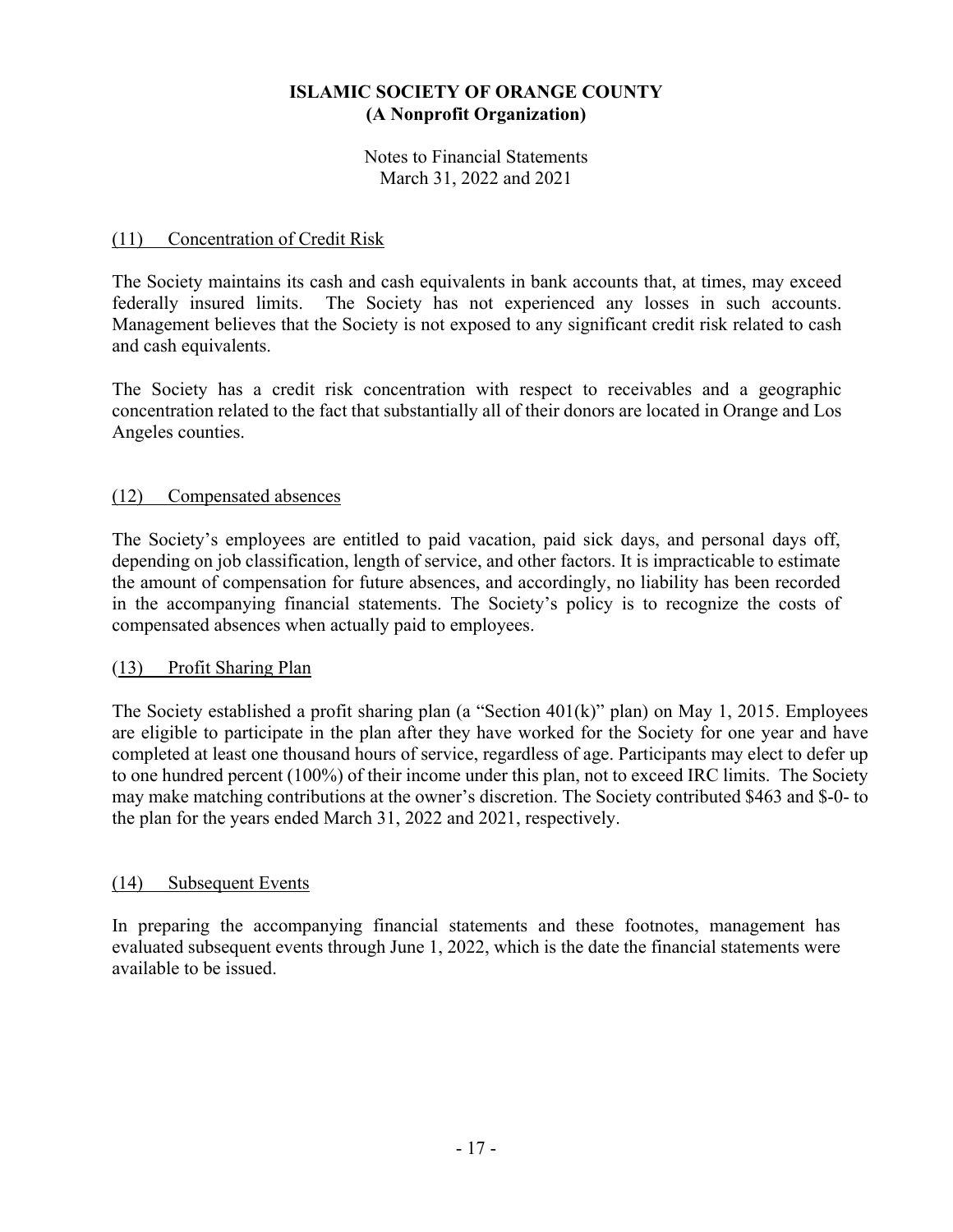$\mathcal{L} = \{ \mathcal{L} \}$ 

# **SUPPLEMENTARY INFORMATION**

**Years Ended March 31, 2022 and 2021** 

 $\mathcal{L} = \{ \mathcal{L} \}$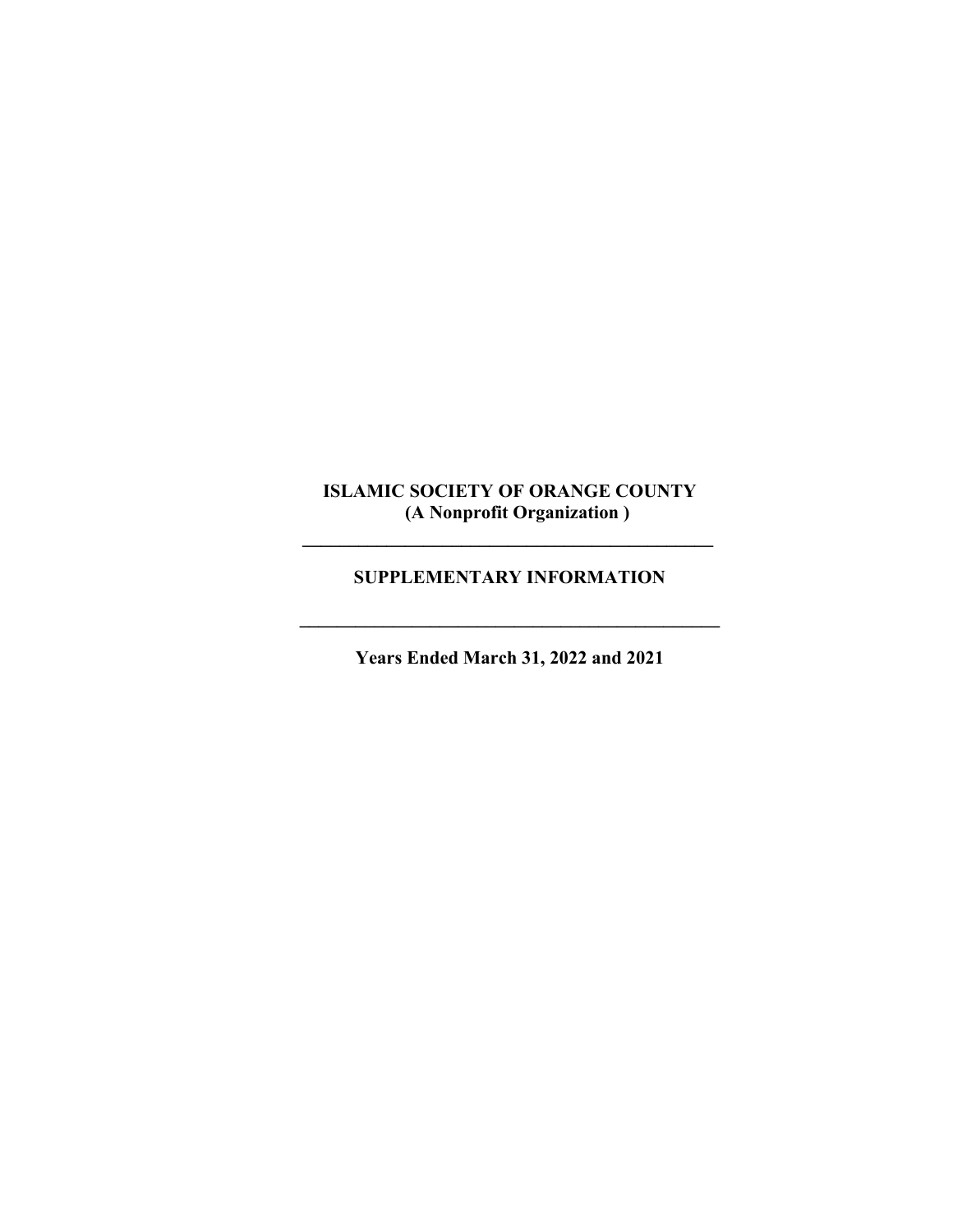#### Supplementary Information

Schedule of Revenues, Gains, and Other Support For the Years Ended March 31, 2022 and 2021

|                                                    | March 31, 2022 |            |            | March 31, 2021 |            |            |           |
|----------------------------------------------------|----------------|------------|------------|----------------|------------|------------|-----------|
|                                                    |                | <b>OCM</b> | <b>OCS</b> | Total          | <b>OCM</b> | <b>OCS</b> | Total     |
| Local donation - general and food pantry           |                | 1,098,477  | 532,354    | 1,630,831      | 388,035    | 22,920     | 410,955   |
| Kitchen contribution                               |                | 26,097     |            | 26,097         | 17,127     |            | 17,127    |
| Membership                                         |                | 16,966     |            | 16,966         | 18,330     |            | 18,330    |
| Youth activities                                   |                |            |            |                |            |            |           |
| Islamic weekend school - tuition                   |                | (34,751)   |            | (34,751)       |            |            |           |
| Sales and rentals (Rahma Café and Gr8 Finds Store) |                | 120,101    | 37,034     | 157,135        | 143,574    | 11,858     | 155,432   |
| Mortuary services                                  |                | 440,752    |            | 440,752        |            |            |           |
| Orange Crescent School - registration              |                |            | 281,329    | 281,329        |            | 236,758    | 236,758   |
| Orange Crescent School - tuition                   |                |            | 1,740,145  | 1,740,145      |            | 1,511,918  | 1,511,918 |
| Fundraising                                        |                | 136,898    | 89,775     | 226,673        | 215,989    | 83,023     | 299,012   |
| Miscellaneous income                               |                | 20,639     | 10,625     | 31,264         | 1,700      | 4,710      | 6,410     |
| Field trip, food and after school program          |                |            | 130,765    | 130,765        |            | 23,598     | 23,598    |
| Zakat and Sadaqa                                   |                | 349,001    |            | 349,001        | 281,891    | 1,101      | 282,992   |
| Total revenues, gains, and other support           |                | 2,174,180  | 2,822,027  | 4,996,207      | 1,066,646  | 1,895,886  | 2,962,532 |